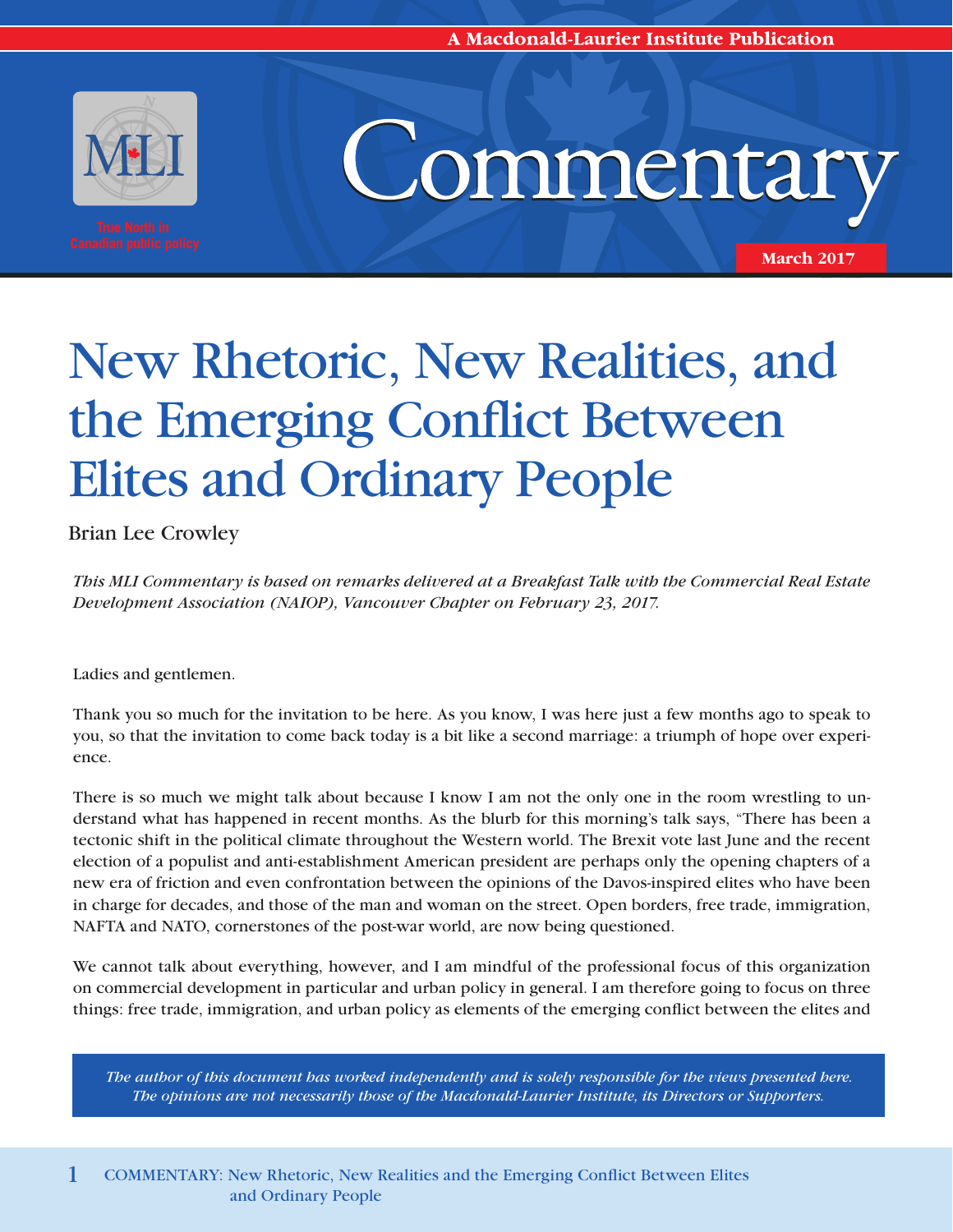ordinary people. In looking at each of these examples I am going to challenge the complacent assumption that what we see happening in Britain, the United States, and in other parts of Europe is somehow without analogue in Canada. Unlike *The Economist* magazine, for example, I do not see Canada as fundamentally out of step with the kind of developments that are rocking the Western political world.

### Cross-Party Elite Arrogance

As I start to think through these issues with you this morning, let me begin with a *mea culpa*. People like me have a lot to answer for.

You know who I mean: those glib experts with PhDs who get on television, give Ted talks, or write *Globe* columns extolling the virtues of free trade, immigration, balanced budgets, and higher productivity. But these things come with a cost, and those of us who believe in the virtues of open market- friendly societies have been too cavalier in asserting that economic growth will obviously create new opportunities for the people whose jobs disappear in this brave new world of economic efficiency.

 $\int_{\mathsf{I}} f$  is easy to spot the kind of cross-party elite arrogance here that was such fertile ground for the populist rebellion south of the border."

We make our arguments knowing that in the society of the future there will almost certainly be opportunities for us. The blue-collar folks who have seen factories close, oil prices tank, energy prices increase, and imports rise see little reason to be so optimistic. It is now a truism that it is this kind of fear and anxiety that fuelled the election victory of Donald Trump, but there is a lot of self-congratulatory rhetoric here in Canada (egged on by *The Economist* magazine) that we are different and it cannot happen here.

Rubbish. It is easy to spot the kind of cross-party elite arrogance here that was such fertile ground for the populist rebellion south of the border. Two parallel examples drove this home for me recently.

The first was the badly-misjudged plank in the Ontario Tories' platform in the last election to eliminate 100,000 public sector jobs. Even though the Conservatives had been tipped to win the election, that promise turned the tide against them. An almost palpable feeling of disbelief swept the province as people digested the idea that, at a time of great economic uncertainty, a party was promising to eliminate 100,000 well-paying jobs distributed among communities across Ontario.

People who had such a job, or had a friend or relative in one, or lived in smaller communities where such jobs are prized, or owned businesses who count such people among their customers, were all spooked. The Liberals easily painted the Tories as out-of-touch and callous.

The second example comes from Prime Minister Justin Trudeau's recent unscripted comment that of course the oilsands would have to be phased out.

Even after the fall in oil prices and the bloodletting in the oilpatch, data suggest that as many as 150,000 Albertans still get their work from the oilsands (CAPP 2017). That's not even counting the many thousands in the rest of the country who get their jobs thanks to the economic activity generated by the industry, including in manufacturing.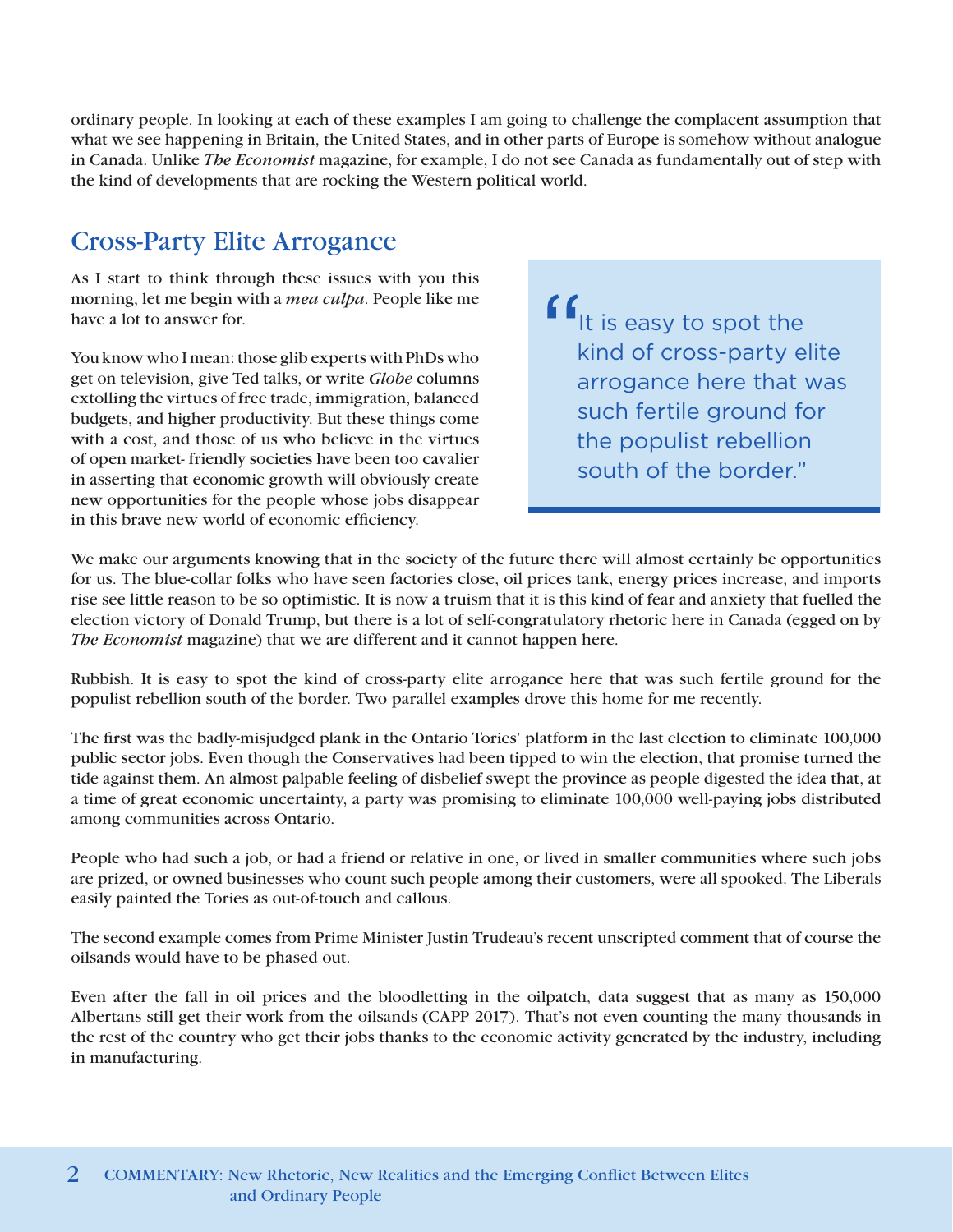And, like most natural resource economy work, this is well paid and can't be outsourced to Asia because the stuff has to be got out of the ground here. It is also the same industry that was repeatedly given a clean environmental bill of health by the US State Department when it examined the proposal to build the Keystone XL pipeline. Producing petroleum in Canada makes no net contribution to worldwide consumption. The only issue is whether we will get wealthy from our resources or allow others to get wealthy from theirs.

Trudeau's spinmeisters can try to walk these comments back any way they like. This was an unscripted and therefore in my view a spontaneously genuine revelation of the prime minister's thinking. An industry that creates such value for Canada, meets perhaps the world's most stringent environmental standards, and employs many tens of thousands of people across the country can be waved away as something to be "phased out" with nary a peep about what might take its place for the Canadians who work there and their children who hope to.

f f<sub>Every</sub> party has been guilty of assuming that, when they are in power, society somehow belongs to them and that Canadians, their jobs, industries, energy prices, and housing costs are their plaything."

No party, therefore, has a monopoly on this kind of policy arrogance. Every party has been guilty of assuming that, when they are in power, society somehow belongs to them and that Canadians, their jobs, industries, energy prices, and housing costs are their plaything.

But the legacy of such Olympian policy condescension is bitterness and fear on the part of people with few tools to protect themselves and who feel cast aside and downtrodden. Policy elites may jet off to Davos and the UN to tell each other that it is all for our own good. Make no mistake, however. The feelings of the displaced and those who fear they will be next are facts that must be confronted, not airily dismissed.

### Employment and Labour-Force Participation

So what do we know about the people who Donald Trump turned into such a potent political force in the

last election, for example? Surely with an unemployment rate well below 5 percent (in other words essentially full employment), surely there was no objective basis for the kind of insecurities that drove the "basket of deplorables" to vote for the Republican candidate.

But this is exactly the kind of dismissive thinking – thinking that fails to take seriously the fears and anxieties of ordinary people – that got us to where we are today. Looking at employment rates is not nearly so revealing in understanding where Donald Trump's support came from as one might think.

I would suggest that one of the best places to get insight is NOT the unemployment rate, but rather what the economists call "labour-force participation." These are the people who have jobs or are actively seeking jobs in the US. In other words it is a pretty good measure of how many people have left the workforce because they are discouraged and feel there are no opportunities for them. This is at least one measure of those feel left behind by change. What do we know about them?

Start with the fact that Trump's election coincides with the US labour-force participation rate hitting its [lowest](https://data.bls.gov/timeseries/LNS11300000)  [level i](https://data.bls.gov/timeseries/LNS11300000)n more than 30 years (US Bureau of Labor Statistics 2017a). The state-by-state figures (US Bureau of Labor Statistics 2017b) provide even more insight into Donald Trump's political resonance.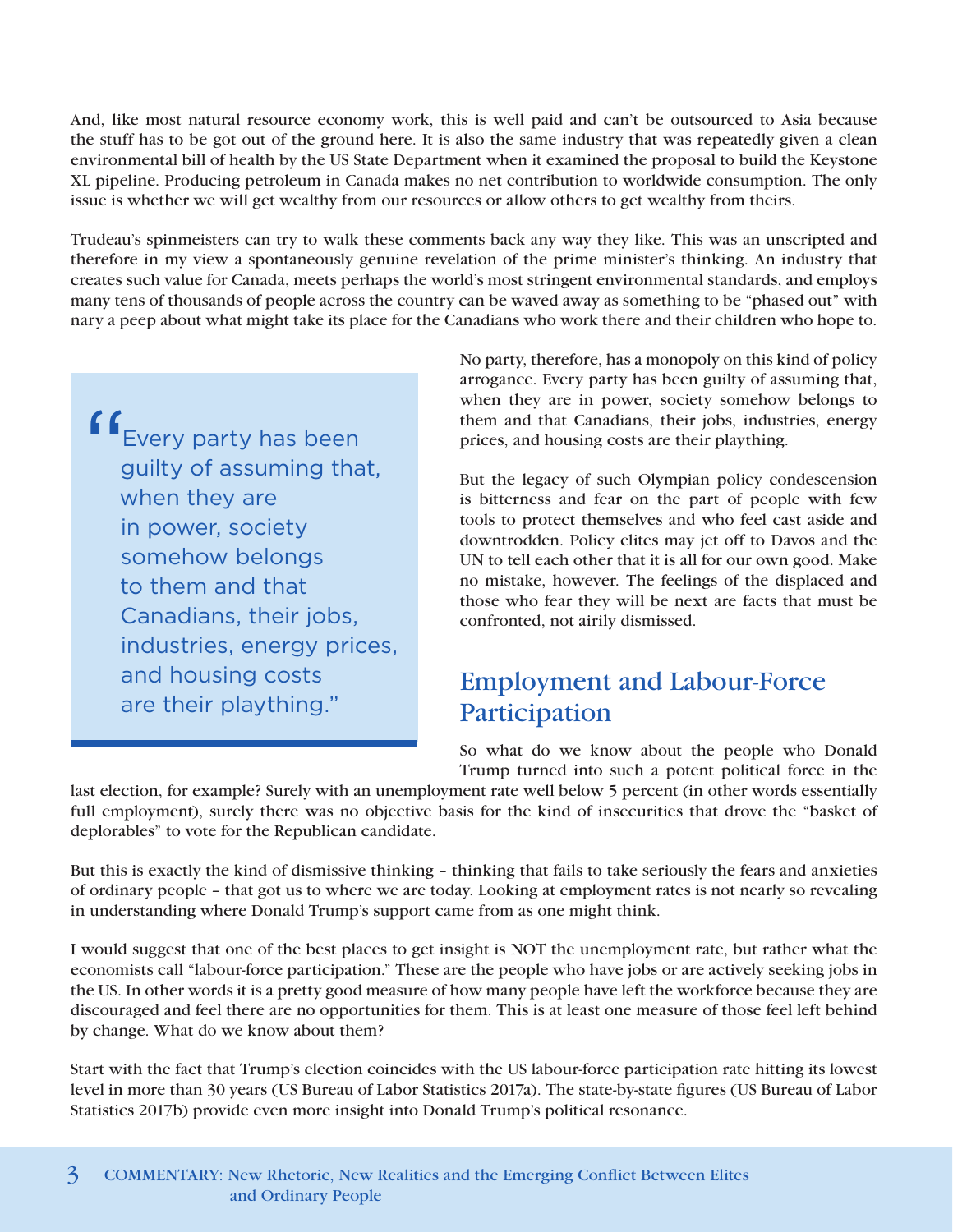Nine out of 10 states with the lowest labour-force participation rates voted for him. Of the five states that went from being Blue (Democratic) to Red (Republican) in 2016, three – Florida, Michigan and Ohio – experienced a drop in their participation rate relative to 2012, and the other two were essentially flat. So in three of those states, fewer people worked and were looking for work compared to four years earlier, while the other two had no increase despite years of modest economic growth during Obama's second term (Speer 2017). By contrast, the years of Bill Clinton's presidency coincided with a high labour-force participation rate. This was a time of optimism about free trade, including the North American Free Trade Agreement (NAFTA), and workers were prepared to give Bill "I feel your pain" Clinton the benefit of the doubt about how trade would improve Americans' standard of living and those harmed would not be left behind. No more. That good will is gone.

New research from political economist Nicholas Eberstadt of the American Enterprise Institute (AEI) shows that millions of American men have left the labour market and are now idle (Eberstadt 2016). The share of men 20 and older without paid work is nearly 32 percent. I am going to repeat that: basically a third of all men in America who are over 20 have no paid employment.

This doesn't just affect their job prospects. Some very recent research from the National Bureau of Economic Research in the US looked, for example, at the decline of marriage and the rise of single parent households. An important contributor to both trends was found to be the declining labour-market opportunities faced by men, which make them less valuable as marriage partners (Autor et al. 2017).

The researchers looked in particular at the rise of international manufacturing in competition with American manufacturing to test how shifts in the supply of young 'marriageable' males affect marriage, fertility, and children's living circumstances. Trade shocks to manufacturing, like we've seen in recent years, were found to be especially harmful to men and

f f<sub>The share of men</sub> 20 and older without paid work is nearly 32 percent. I am going to repeat that: basically a third of all men in America who are over 20 have no paid employment."

their attractiveness and even availability as marriage partners and fathers, diminishing their relative earnings (particularly at the lower end of the income distribution), reducing their physical availability in labour markets most affected by trade, and increasing their participation in risky and damaging behaviors like crime and drugs. The falling marriage-market value of young men appears to be an important contributor to the rising rate of outof-wedlock childbearing and single-headed childrearing in the United States.

So looking solely at the unemployment rate causes us to lose sight entirely of a major part of the population. This segment is not just constituted of men left behind by economic change. It also includes their parents, friends, and colleagues, who see these men they care about left on the shelf and are angered that opportunities for them seem so few and far between. And it includes the potential marriage partners who cannot find eligible mates, and the children whose life prospects are less promising than they could have been. This starts to be a significant part of the population.

It is no answer to say that these people have misdiagnosed their plight when they follow Trump in seeing trade and immigration as the cause of their problems. Yes, it is correct to say that the problem is far more down to automation and other productivity-enhancing changes to manufacturing, meaning that manufacturing requires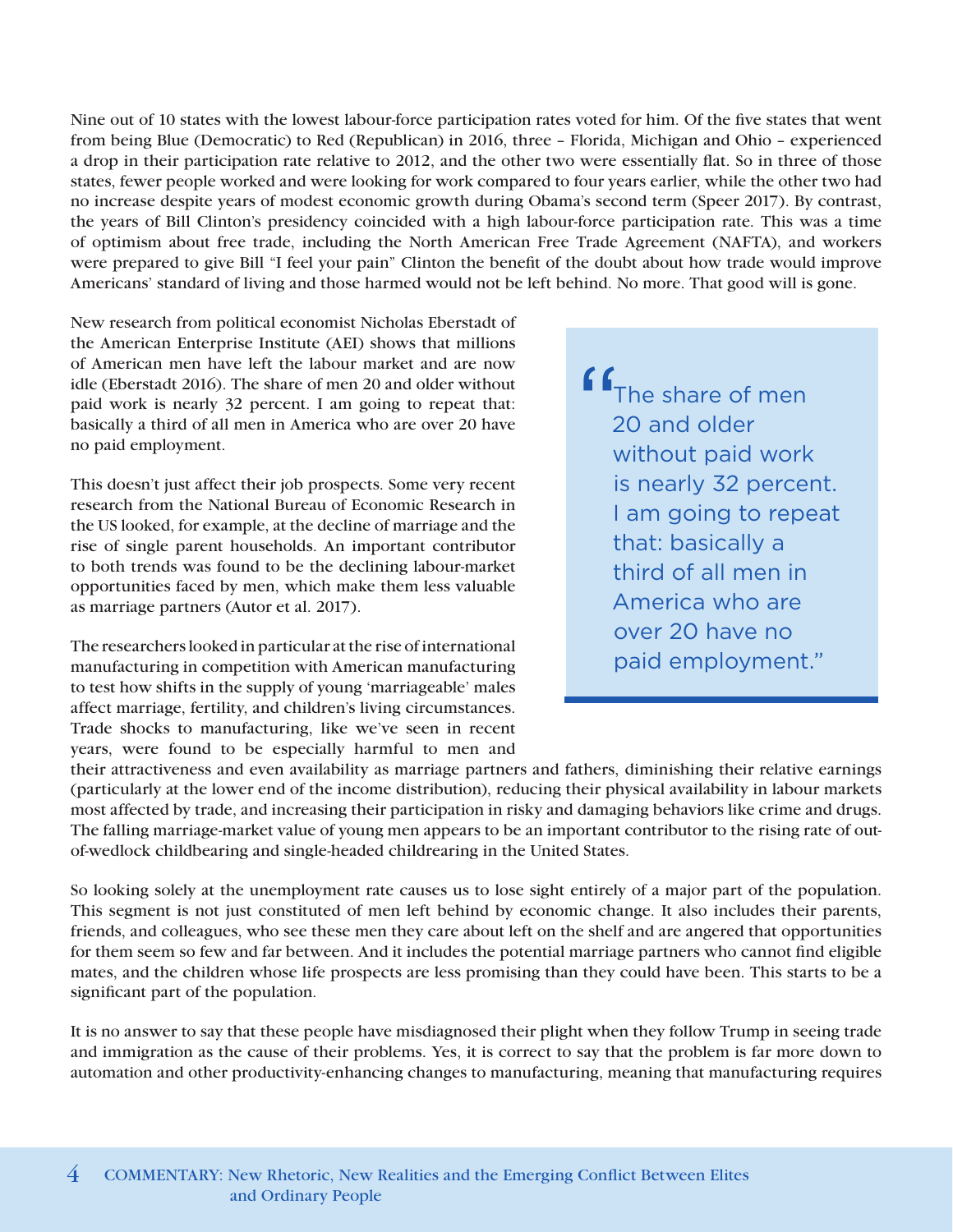fewer and fewer poorly-educated, relatively low-skilled workers. Yes, Trump is wrong when he says that America doesn't make things any more and needs to return to this economic vocation. The truth is that America has never made more things than it does today. It just doesn't require many workers to do so.

A recent Ball State University study, for instance, finds that productivity gains – not increased trade with other countries – are responsible for 88 percent of American manufacturing job losses since 2000. As the study's authors write: "Had we kept 2000-levels of productivity and applied them to 2010-levels of production we would have required 20.9 million manufacturing workers. Instead, we employed only 12.1 million" (Hicks and Devaraj 2015).

**f** f<sub>That is why free</sub> trade can only be sustained when the winners use the extra wealth created to compensate the losers – something that I would argue we have often failed to do."

But the fact that the diagnosis is incorrect misses the key point about Trump's voters – they vote for him chiefly because they feel he is the only political leader who doesn't simply dismiss their fears and anxieties as misguided and ill-informed and doesn't tell them condescendingly that their problems will disappear if only they get a university degree or if the government institutes a guaranteed annual income and basically writes them off as productive contributing members of society.

A pervasive feeling has taken hold in many parts of American (and British) society that ordinary people are being made to pay the price of the ideals of the elites. Free trade is one such ideal, one in which I fervently believe, but also one whose destructive effects are just as undeniable as its beneficial ones and frequently easier to identify. That is why free trade can only be sustained when the winners use the extra wealth created to compensate the losers – something that I would argue we have often failed to do. And this shows up not only in the participation rates but also in the share of national prosperity going to workers.

After having been relatively stable for most of the 20th century, the share of national income going to labour has started being squeezed quite noticeably in the 21st. Thus, although the economy is growing, workers are getting a smaller share of that growth than the historical norm.

This is true in the United States (US Bureau of Labor Statistics 2017c). But it is equally true in [the rest of the G20](https://www.oecd.org/g20/topics/employment-and-social-policy/The-Labour-Share-in-G20-Economies.pdf)  [countries](https://www.oecd.org/g20/topics/employment-and-social-policy/The-Labour-Share-in-G20-Economies.pdf) (ILO and OECD 2015), including Canada. I'll come back to Canada in a moment.

### Immigration

For now let's turn our attention to the contribution of immigration to the populist revolt against the elites, given that immigration was without doubt a key contributor to the victory of Brexit as well as of Donald Trump. But I think it is very important to situate this in the correct context.

This is a little hard to do for Canadians, not least because of the rather common Canadian disposition to despise America from a great height of moral superiority. The immigration debate is a common pretext for just such smug condescension. I can't tell you how many Canadians I have heard say how horrible the Trump view is on immigration and that Canada does this much better and is a kinder gentler place.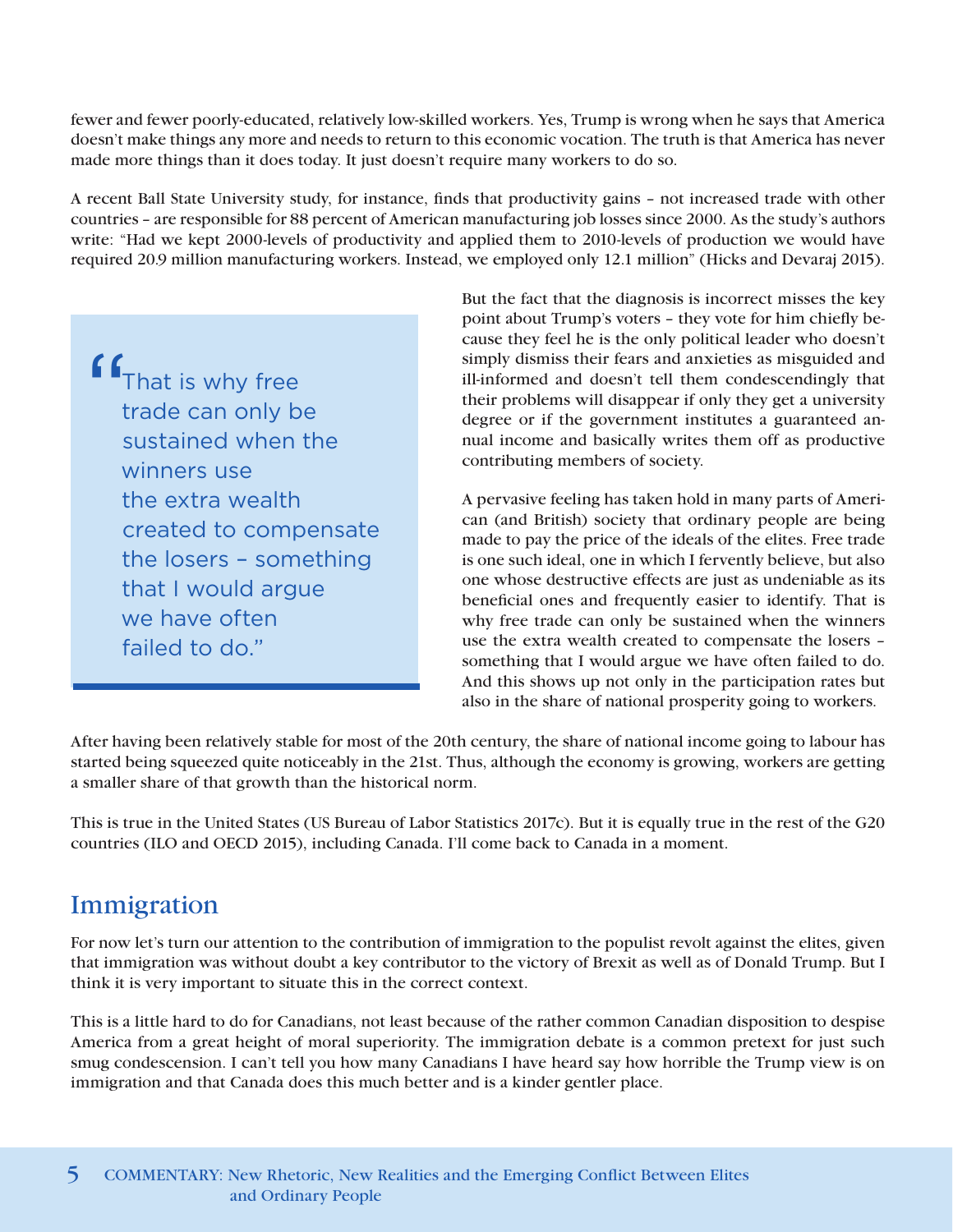Perhaps. What I do know is that Canada has an extremely tight immigration policy and we are fairly confident that the immigrants who are here have been admitted to Canada by the Canadian authorities. The US has something like 12-14 million \*illegal\* immigrants – people who were not admitted by US officials but, on the contrary, simply admitted themselves in defiance of the law by jumping the queue in which law-abiding poten-

tial immigrants wait. What clearly outrages many of the people who voted for Donald Trump is that this seems to them to be yet another example of elites (who benefit from the low cost services of illegal nannies, gardeners, and casual construction workers) putting the interests of non-Americans ahead of American citizens, leaping to the defence of people who broke the law while handing the bill on to those who try to play by the rules and want others to do the same.

I think I can say with some confidence that if we had anything like a comparable level of illegal immigration in Canada, let's say 1.5 million (using the usual ratio of 10-1 when comparing the US and Canada), it would be a national scandal that could easily cause the fall of governments. Canadians' support of a fairly open immigration system is, in my view, predicated on a sense that it is Canadians controlling access to the country and the system is therefore both fair and orderly.

f Canadians' support of a fairly open immigration system is, in my view, predicated on a sense that it is Canadians controlling access to the country and the system is therefore both fair and orderly."

In both Britain under the European Union and in the US in recent decades, this was not true. In fact, I would argue that in both cases the Brits and the Americans voted for a system far more like Canada's than what they have now.

### Urban Policy

The final thing I wanted to talk about is urban policy, which is the third factor behind the rise of the populist uprising against elite rule.

What I have in mind here is related to what I discussed in my last talk here a few months ago, namely that the economic future of humanity lies in cities because of the diversity of jobs available there, the level of specialisation they make possible, and the concentration of capital investment and infrastructure they represent. Additionally, in the West, cities represent concentrations of home ownership, which is without doubt one of the key stepping stones to membership in the middle class and to wealth accumulation.

But the same elites who promoted free trade while failing to ensure its benefits were sufficiently widespread, and who promoted openness to immigration to a point where communities felt they were losing control over deciding who would be allowed in and the criteria by which they would be chosen, have also been among the most fervent supporters of a set of urban policies that has strangled urban growth and priced people at the lower end of the income scale out of the housing market and therefore out of the jobs market in the most economically dynamic part of the economy.

Burdensome land-use regulations (or zoning laws) are part and parcel of the anti-sprawl agenda that constitutes the major supply-side impediment to greater homeownership and urban development more generally, driving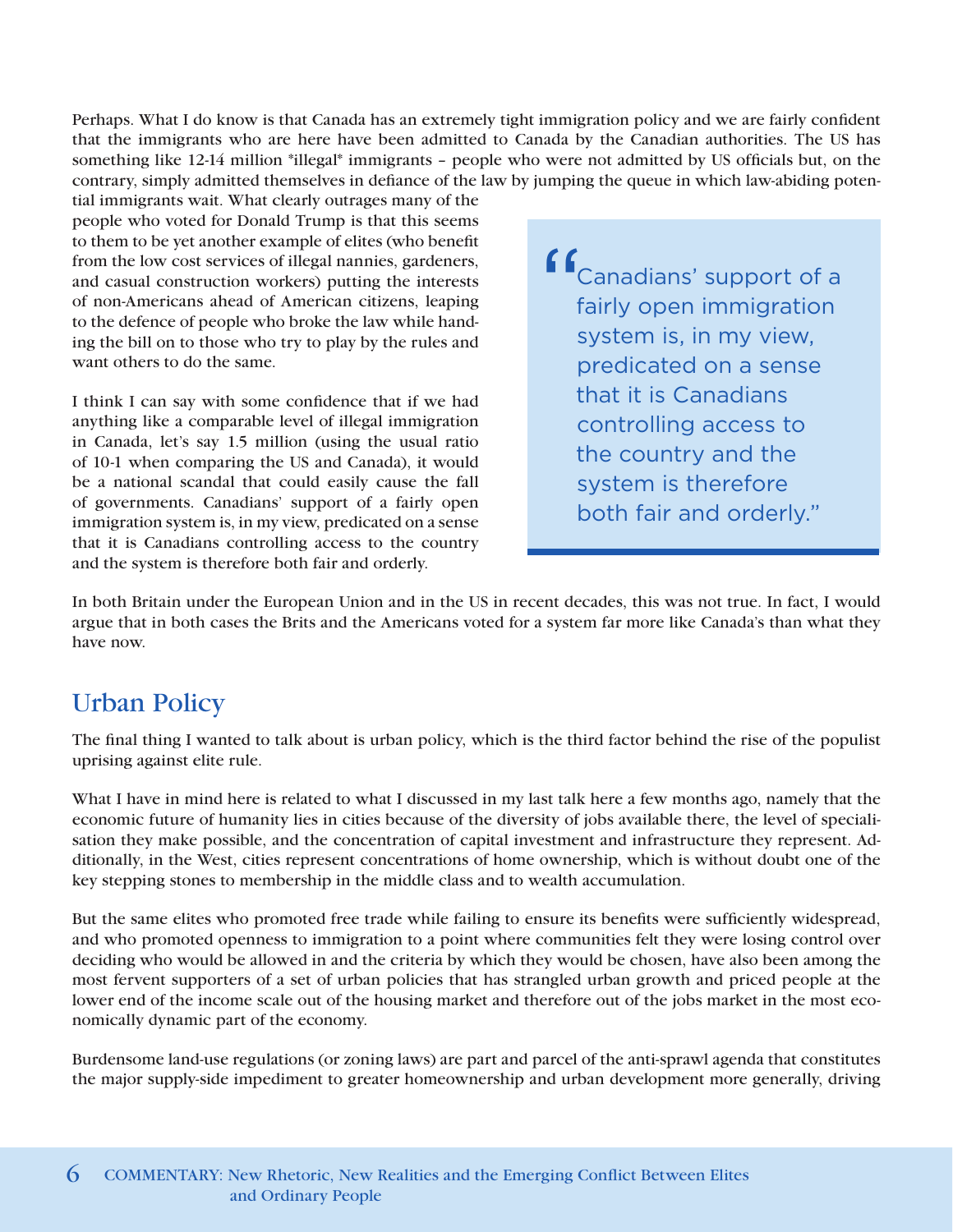up the cost of homes in many cities. And the impact is greatest for the least expensive homes, making housing affordability for those trying to break into the market a huge challenge.

As I explained last time I was here, in a series of papers, Harvard economist Edward Glaeser and his co-authors have demonstrated that such regulations are a critical determinant of housing prices (Speer and Crowley 2016). By affecting how intensively land can be used, strict zoning regulations create a wedge between construction costs (which tend to be similar across the market) and housing prices.

The nexus between the basis of support for Donald Trump and housing policy is quite interesting. Remember how I linked that support among other things to labour-force participation – those people whom economic opportunity has forgotten. You may think that has nothing to do with housing and urban policy, but you'd be wrong, because one of the classic mechanisms by which people have traditionally improved their economic prospects has been moving from places with low opportunity levels to places with more jobs. But increasingly that conveyor belt of prosperity has had its works gummed up by urban policy that puts obstacles in the path of increasing housing supply and therefore keeping it affordable in high growth markets. If people cannot afford to move to where the jobs are, they get stuck where they aren't. As one Harvard study argued:

The steep rise in housing costs in places like New York City, Boston, and San Francisco has had a direct impact on migration patterns and, hence, on convergence of economic growth rates between regions. Even though highly skilled workers in fields like finance or high tech have continued to move to these cities, low-skilled workers no longer have an incentive to do so because the higher cost of living now outweighs the likely income gains. Instead of poorer people moving to New York, pushing down wages there, while bidding up wages in poor areas, and the availability of skills becoming more balanced across places, "What you now get is skill sorting. High-skilled people continue to move in, while poor people start moving out." (Petus 2013)

**f** f<sub>The US</sub> is facing a critical housing shortage in its most vibrant job centres. The result is soaring rents, growing income inequality, and sputtering economic growth nationwide."

If you don't believe me that this has become a major issue in Donald Trump's America, especially for the kind of people Donald Trump appeals to, you might believe Jason Furman, the chairman of President Obama's Council of Economic Advisors. Furman has written that zoning restrictions have produced a scenario whereby "only high-income workers can afford to relocate to those high-productivity cities that have tighter land- use regulations" (Timiraos 2015). As he also noted: "When unnecessary barriers restrict the supply of housing and costs increase, then workers, particularly lower-income workers who would benefit the most, are less able to move to high- productivity cities. All told, this means slower economic growth" (Woellert 2016).

Furman was instrumental in getting President Obama to urge states and cities across America to liberalise their zoning and other restrictions on development. The US is facing a critical housing shortage in its most vibrant job centres. The result is soaring rents, growing income inequality, and sputtering economic growth nationwide. By one estimate, barriers to development in major cities have shaved as much as \$1.95 trillion a year off US economic growth (Hsieh and Moretti 2015).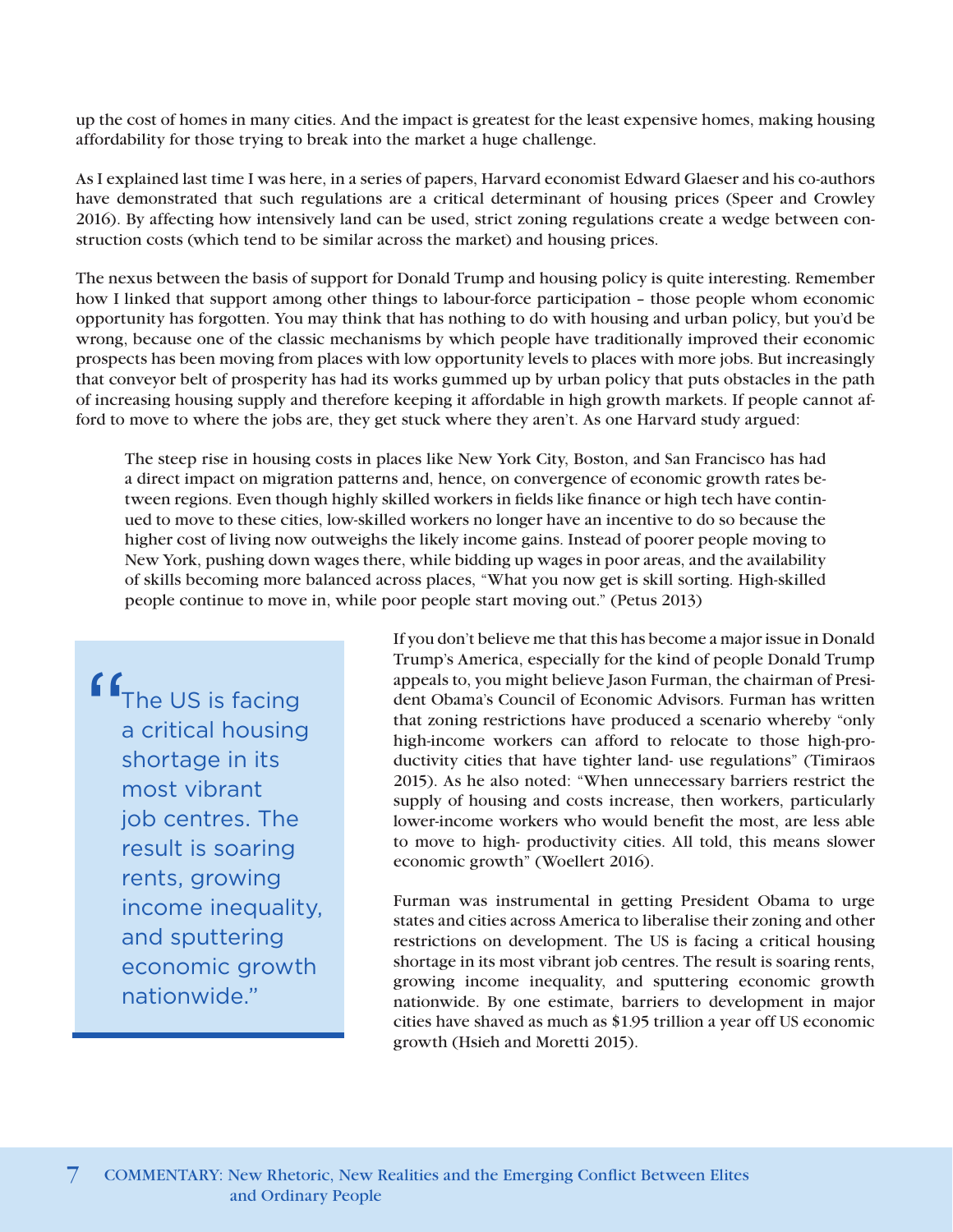### Comparing Canada and America

So are things so very different in Canada compared to Donald Trump's America?

Not really. Take our starting point of a moment ago: labour-force participation. Canada's labour-force participation rate has been essentially flat for more than a decade, and has fallen consistently since 2008. The picture is even worse for under- represented groups such as youth, First Nations, new Canadians, and people with disabilities.

While lower labour-force participation rates are partly a function of aging demographics (Department of Finance Canada 2014), it would be wrong to conclude that it shouldn't concern policymakers or that there's nothing they can do. Indeed, the participation rate in Canada has even stagnated for those in their prime working years between ages 25 to 54 (Statistics Canada 2017). So this is not a simple matter of our ageing population. And when I visit community after community in Ontario, Quebec, and British Columbia where they have lost their car plant, their furniture manufacturing facility or their mill or pulp and paper plant, or in Alberta where the oil patch is still hurting from the oil price collapse, or other parts of the country where previously reliable industrial jobs have disappeared, you cannot help but feel that anyone drawing hard and fast distinctions between Canada and the US is missing something vitally important. It is not that the objective conditions for a Trump- style revolt aren't present, but rather that no political leader has emerged who can turn this latent discontent into political action.

f f<sub>Today, the oil patch</sub> is firing, construction employment is near its saturation point, and factory jobs are flat. The result is a chronic atrophy of skills and employability of workers."

It was into this context that I placed the Ontario Tory leader's promise to eliminate 100,000 jobs and Prime Minister Trudeau's musings about "phasing out" the oilsands (even if he tried to withdraw the comment later).

Remember that a recent [report f](http://www.cbc.ca/news/business/automation-job-brookfield-1.3636253)ound that more than 40 percent of Canadians are worried about their jobs being lost to automation and other technological advancements (CBC News 2016). The auto industry here opposed the free trade agreement with South Korea on the grounds that it opened our market up too much to Korea and didn't open their market nearly enough to us, exactly the kind of trade-related complaint that ended up fuelling a populist backlash in the US.

As Merrill Lynch reported just a year ago, blue collar jobs are on the decline, suggesting permanent damage to Canada's labour force. The then most recent jobs report was dragged down by declines in natural resources, construction, and manufacturing. Indeed, the male participation rate was down to 70 percent – a level very close to that in the US where, you may recall, I mentioned that one-third of men have no paid employment. This reflects the damage to the male-dominated blue-collar sector. In contrast, the female participation rate is up slightly. There is nothing new about a drop in blue-collar jobs. But workers fired from the factory line in the 2000s could find work in the then booming construction or energy fields. Similarly, in the 1990s when commodity prices were falling, job losses in the oil patch were met with opportunities at the assembly line. Today, the oil patch is firing, construction employment is near its saturation point, and factory jobs are flat. The result is a chronic atrophy of skills and employability of workers who are shut out of the labour force for extended periods. This loss of skills is costly for workers and could weigh on Canada's potential growth rate (Babad 2016).

Moreover, the costs of job loss and change fall far more heavily on those least able to pay those costs. To use just one example, lower-paid employees and labourers in Alberta's natural- resources sector have been hit the hardest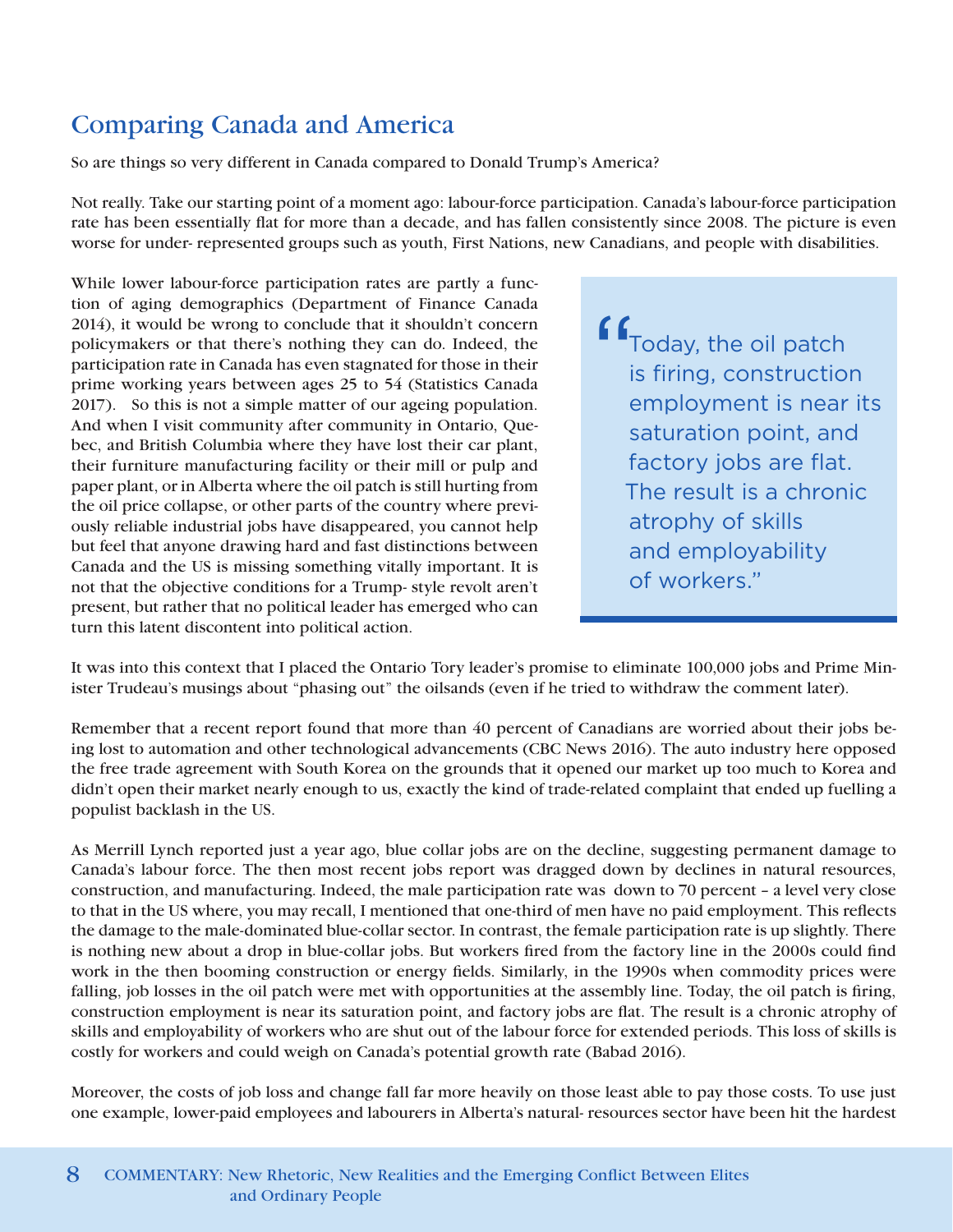from the plunge in oil prices. The loss of jobs among lower-income earners and blue- collar workers is nearly quintuple the losses among the highest- paid workers since the price of oil started cratering a year and a half ago (Younglai 2016).

f f<sub>While</sub> marriage rates have declined across the board, the decline is far more pronounced among middle- and lower- income groups. There is a strong correlation between changes in earnings and changes in marriage."

As for the impact on families of these powerful economic changes, the Canadian data are fewer and the matter has been less studied than in the US. But there are some things we can say, for example, "marriage rates [in Canada] among the wealthiest 'remained remarkably stable' over a 30-year period between 1976 and 2011 and yet fell for low- and middle-income Canadians. New data show the so-called 'one per cent' of income earners are 35% more likely to be married than the bottom 50% of earners" (Speer 2016).

In other words, what data exist on Canada are consistent with what we find in the US, such as these findings from the left-leaning Brookings Institution:

In the 1970s, the vast majority of middle-aged men were married, regardless of where they fell in the distribution of income. While marriage rates have declined across the board, the decline is far more pronounced among middle- and lower- income groups.

There is a strong correlation between changes in earnings and changes in marriage: men that experienced the most adverse economic changes also experienced the largest declines in marriage.

For men ages 30-50 in the top 10 percent of annual earnings—a group that saw real earnings increases over time—83 percent are married today, down modestly from about 95 percent in 1970. For the median male worker (who experienced a decline in earnings of roughly 28 percent), only 64 percent are married today, down from 91 percent 40 years ago. And at the bottom 25th percentile of earnings, where earnings have fallen by 60 percent, half of men are married, compared with 86 percent in 1970. While the share of men who have been divorced has increased across the earnings distribution, an increase in the share of men who have never been married is the largest contributor to lower marriage rates. (Greenstone and Looney 2012)

And by the way unemployment basically doubles your chances of getting divorced on either side of the border (Pianin 2014)

On the trade file, astonishingly to me for a country so dependent on trade with the US, a June 2016 [poll b](http://angusreid.org/three-amigos-summit-nafta/)y the Angus Reid Institute found that only one in four Canadians believes that NAFTA has produced a net benefit for the country (Angus Reid Institute 2016).

How about immigration?

In a recent Ipsos poll, 69 percent of Canadian respondents disagreed with the statement, "[My country] would be better off if we let in all the immigrants who wanted to come here" (McCarthy 2016).

In this, Canada outranked the United States in this international survey, where only 57 per cent disagreed that their country would be better off if America let in all the immigrants who wanted to go there (Ferreras 2017).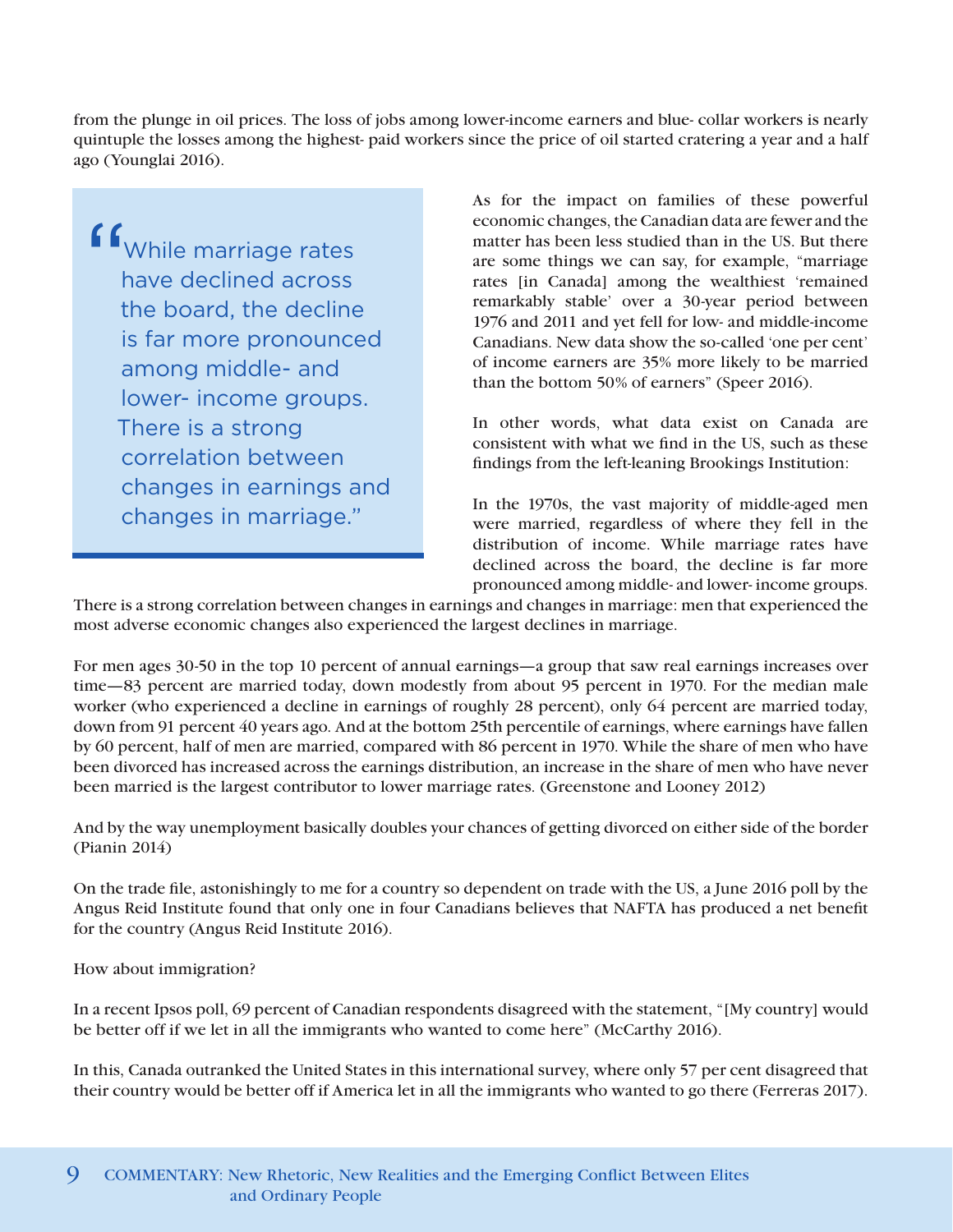I think I would want to make the case that Canadians' potential hostility to immigration has been tempered by exactly the fact that we control our immigration inflows effectively under rules made and administered by Canadians. But, as Andrew Coyne (2017) was arguing in his column recently, if we are starting to get noticeable numbers of illegal immigrants walking across the border in the middle of February in frigid temperatures and

waist-deep snow, and sometimes losing fingers and toes to frostbite, what is it going to be like in June when they will be able to do so in shorts and a t-shirt?

Another factor that may undermine our ability to contain immigration flows under our own rules is the movement to suspend the "safe third country" provisions, which allow us to turn back refugee claimants at the border if they are coming from a safe country that could also process their refugee claim. In other words, the agreement holds that refugee claimants should make their application in the first suitable country they arrive in.

There is evidence that this agreement with the US is being challenged in Canada on the grounds the US is no longer a safe place (Glowacki 2017), despite the fact the country remains a properly functioning democracy with the rule of law, as evidenced by the fact the courts were able quite effortlessly to block the application of the new president's executive order regarding the admission of citizens of seven Muslim majority countries. If Canada suspended the safe country agreement without far better reasons than this, I think it would be a further challenge to the public acceptability of immigration, insofar as this could

If Canada suspended the safe country agreement without far better reasons than this, I think it would be a further challenge to the public acceptability of immigration, insofar as this could significantly increase the flow of self-selected refugee claimants."

significantly increase the flow of self-selected refugee claimants, exactly the kind of entry Canadians have been so leery of to date. It is worth recalling that overall, 47 percent of Canadians in an Angus Reid survey said Canada is taking in the right number of refugees, while only 11 percent said 40,000 is too low and Canada should take in more. But 41 percent said the 2017 target is too high and fewer refugees should be allowed to enter the country (Zimonjic 2017). It would not take much to shift those proportions, and I think Canadians' views would shift if they thought they were losing control over access to Canada.

As for the urban and especially the housing policy issues, Canada actually fares far worse than America. At least in the US, a number of dynamic urban job markets and a variety of policies can explain why housing prices can vary so widely across the nation.

Here in Canada, by contrast, the entirety of the nation's net job creation over the past few years has taken place in two urban areas, namely Vancouver and Toronto (Crowley and Speer 2016). And they are precisely the two markets where blue-collar and middle class workers are most likely to find it prohibitively expensive to move, denying them both job opportunities and the home ownership, which is perhaps **the** key to durable membership of the middle class. Simultaneously, it deprives the most economically dynamic parts of the country the new workers that could unlock even more growth and prosperity.

According to TD Economics, "the problem of affordability [in Toronto] has spilled over to residents in higher income levels and to those in homeownership. Higher land costs and restrictive government regulations that have stretched out development project time lines to as much as seven years have made it increasingly difficult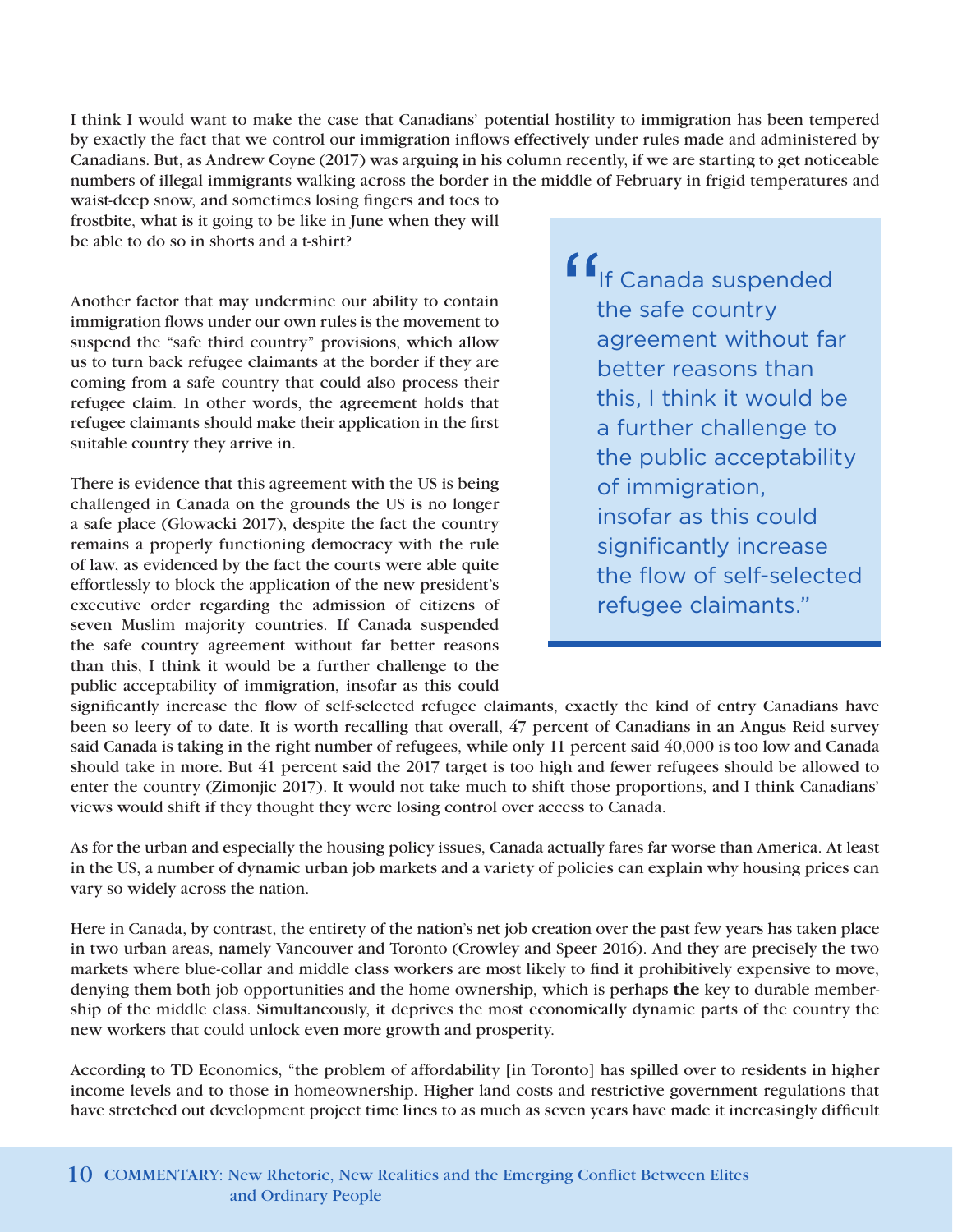to supply housing at an affordable cost across the GTA [Greater Toronto Area]. Based on our calculations, in order to finance an average priced single family home (roughly \$740,000) with a 10% down payment would require a well above-average income of \$140,000" (TD Economics 2015).

 $\begin{array}{c}\nG \\
\downarrow \\
G \\
\downarrow \\
G\n\end{array}$ According to the index, one in two Canadians fears that newcomers to the country are 'damaging our economy and national culture.'"

As my former colleague on the editorial board at the Globe and Mail, Susan Delacourt (2017), was arguing on *iPolitics* the other day, the easy assumption that Canada is somehow a haven of internationalism and globalism – embracing the elite vision seemingly rejected by Britain, America, and others – is unfounded.

A new, international "trust index" released last week showed that Canadians' trust in government has eroded profoundly since [Trudeau took power 15 months ago](http://www.edelman.com/trust2017/trust-in-canada/)  [\(Edelman 2017\).](http://www.edelman.com/trust2017/trust-in-canada/) Edelman, the public-relations firm that compiles the annual index, has put Canada into the *distruster* nation category for the first time in the 17-year history of the global survey. *Distrusters* are nations in which most people express distrust in their civic institutions.

Edelman executives were using words like "remarkable" and "dramatic" at the launch of the 2017 trust index's results in Toronto. They were also warning that Canada is assembling all the ingredients for the kind of populist eruption that overturned the established order in the United States and Britain last year.

The evidence? According to the index, one in two Canadians fears that newcomers to the country are "damaging our economy and national culture." A full 80 percent agreed that elites were "out of touch" with regular people and 40 percent agreed that they were being unfairly denied access to the education and opportunities they needed to get ahead.

Nearly two-thirds of respondents – 61 per cent – said they didn't have confidence in the country's leaders to address the challenges facing the nation. But it's the *speed* of the downturn that's especially remarkable. Trust in government has slipped from 53 percent to 43 percent since last year's index.

Lisa Kimmel, president and CEO of Edelman Canada, said they had expected to see some erosion of trust in government as Canada moved farther away from the heady 2015 "change" rhetoric — but they "just didn't anticipate it would be that dramatic" (Star Editorial Board 2017).

### Learning from the Mistakes of Others

But, as I said in my blurb for this talk, it IS possible for Canada to learn from the mistakes of others – and I believe that there is still time for us to do so. You will be able to draw your own conclusions from what I have said about what needs to happen if we want to continue enjoying the benefits of free trade and relatively open immigration. For me the keys are the following.

First the current government is on the right track with its concept of inclusive growth, but a redistributionist agenda as a way to move benefits from winners to losers simply won't cut it. One of the things that I think the elites have completely missed is how the destruction of the kind of jobs the working and lower middle class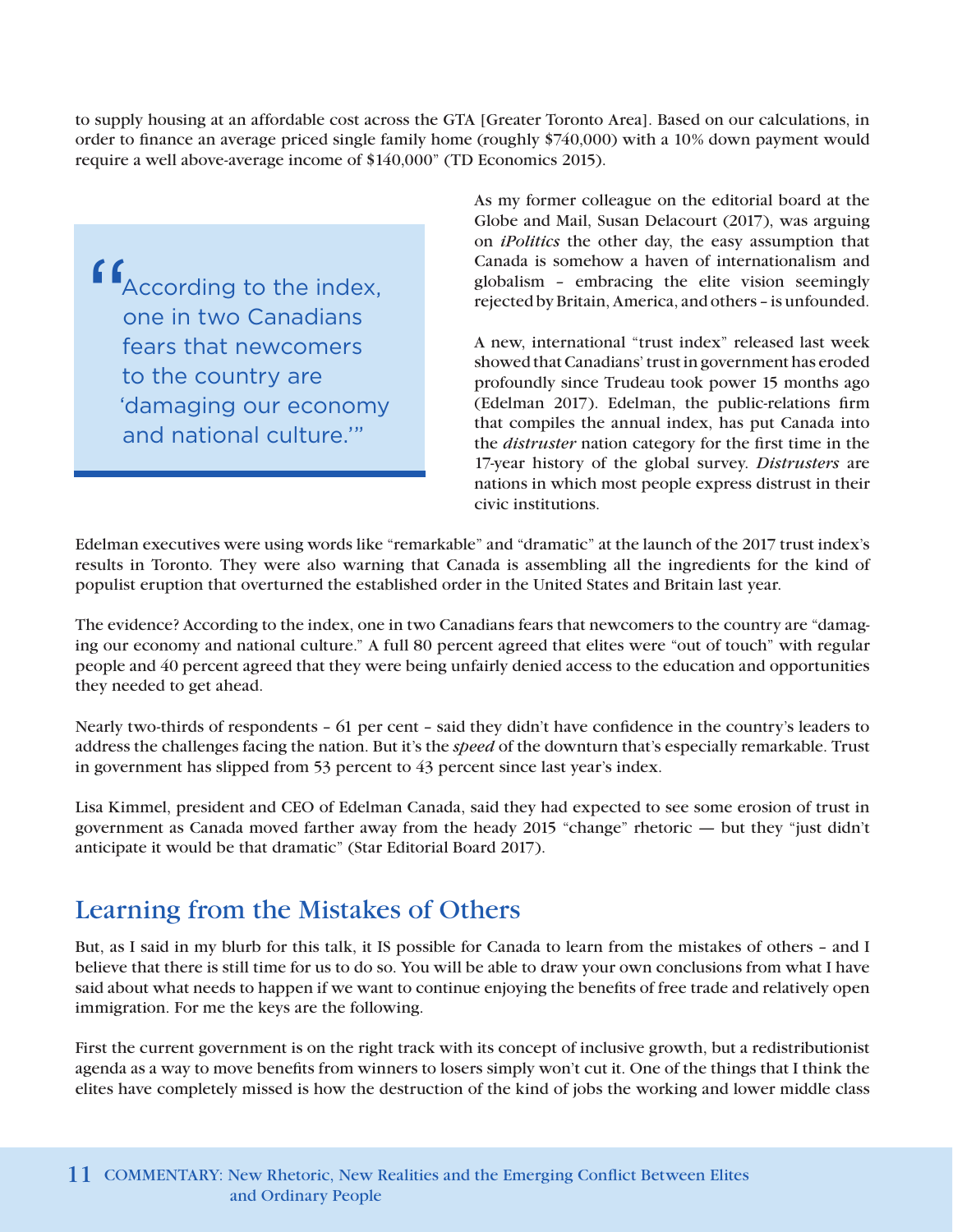used to enjoy has not just left them without an income. It has more importantly damaged their self-respect and self-esteem. They no longer feel able to look after themselves and their family and feel a desperation and humiliation that no transfer can compensate for.

That's why I believe the current fashion of supporting a guaranteed annual income as a way of pensioning off people able and willing to work, just because we don't know what to do with them, is completely wrongheaded. All people want respect and the sense of dignity and fulfillment that comes from work and providing for one's family. I believe that government policy must be focused on removing the barriers to such work, together with generous support for those who suffer job losses and those who want to move to take advantage of better opportunities, including tearing down the barriers to interprovincial commerce and mobility and removing

the barriers to housing and other urban development, which will make it possible and affordable to move. One obvious area for attention is the expansion of the Working Income Tax Benefit (WITB) which, unlike a guaranteed annual income, is tied to work and unlike rises in the minimum wage does not upset labour markets or harm low-skilled workers, yet it increases the rewards for working.

We need to rebuild the national consensus in favour of natural resource development and understand that one of Canada's greatest advantages is the natural resources that we possess in abundance, which represent important opportunities for Canadian workers that cannot be offshored. Roads, pipelines, mines, and processing plants of all descriptions face too many obstacles and take too long to approve, driving capital investment and perhaps more importantly good jobs away to other more welcoming places.

Such an agenda will also require us to reach a greater degree of economic reconciliation with Aboriginal people for whom the natural resource economy so often represents the only practical job opportunities within their reach. And we cannot continue burdening business with uneconomic

f f<sub>On immigration,</sub> I'd say that it is a mistake to shift the policy direction from job-driven, economic-oriented immigration to family reunification and low-skilled immigration."

energy costs through poorly designed carbon taxes and emissions-trading schemes. We have let our military atrophy when in the US it has proven an important conduit of economic opportunity and training as well as a major generator of jobs. The Trump presidency will help us here; one of the things that will be required of us if we want, as we should, to preserve NATO, is for us to increase significantly our share of the cost burden it represents. Similarly the Trump taxation reforms will likely require us to reform both personal and corporate taxation in order to remain competitive and not to lose jobs to an America eager to increase employment at home.

On immigration, I'd say that it is a mistake to shift the policy direction from job-driven, economic-oriented immigration to family reunification and low-skilled immigration.

Just as I am strongly pro-free trade I am strongly pro- immigration and have written extensively about how it benefits the country both economically and socially. But that doesn't mean we should be insensitive to public buy-in. For years, the stated objective of governments of all political stripes has been to bring in immigrants equal to one percent of the population but we almost never hit the target because maintaining a high quality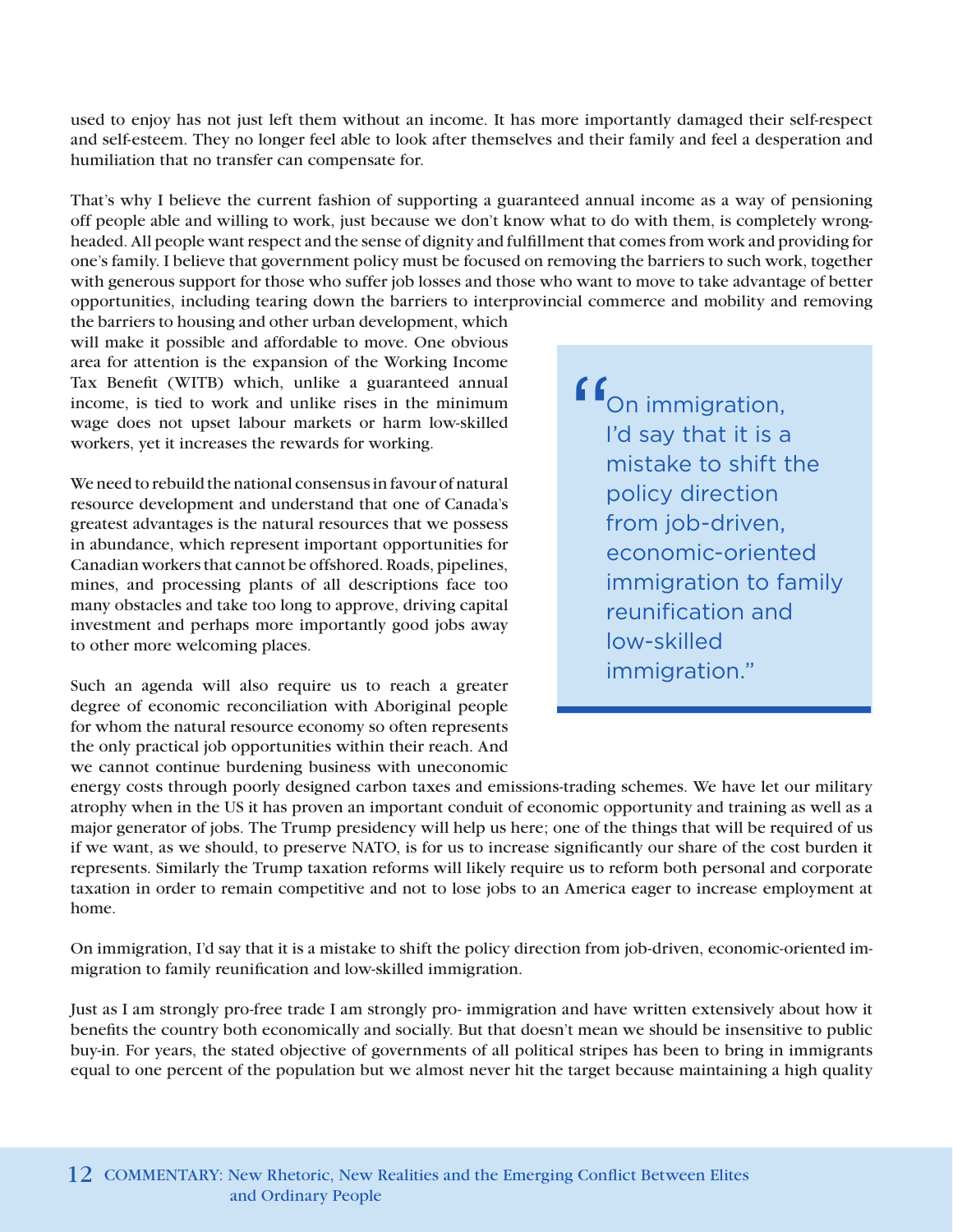intake of immigrants of the sort that maintains public confidence in the system is actually not that easy. And even under the existing regime, you might be surprised to learn that Canada only chooses 40 percent of the immigrants who come based on their ability to contribute to Canada (CIC News 2016).

The government's shift in emphasis is the type of thing that risks undermining public confidence in and support for Canada's relatively liberal and large-scale immigration policy. Put more bluntly: the proposal before the government to increase the annual intake to more than 400,000 is a risky proposition that fails to appreciate the delicate balance required to maintain public support.

There is more I could suggest but I think this is a representative sample. As you can see, I no longer believe as I once did that we can just let economic change rip, with the resulting economic growth cleaning up the damage. We must be more strategic and more focused on creating the kind of job opportunities that real people currently being left behind can seize and use to earn a living that allows them self-respect, dignity, and a place in the community.

Making free trade and open societies work for everybody is harder than many of us understood. But I think Donald Trump demonstrates that if we don't get this right, the status quo will falter and be increasingly challenged by a rejectionist movement no longer willing to be fobbed off by platitudes about retraining and university degrees. The damage they can and will do will be far worse and far more costly than taking the kind of actions I have described that can restore some of the social and economic balance we have lost.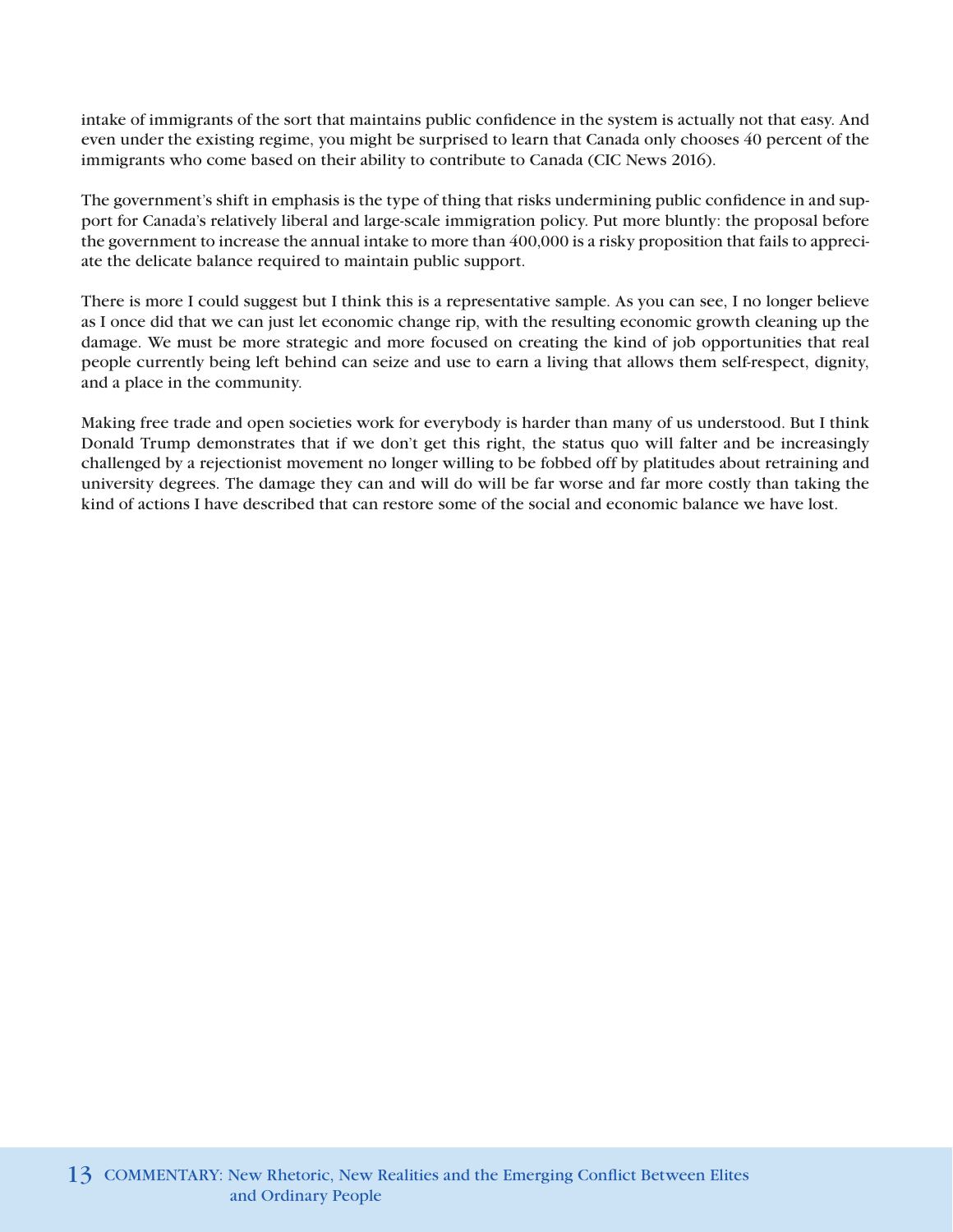### About the Author



**Brian Lee Crowley has headed up the Macdonald-Laurier**<br>Institute (MLI) in Ottawa since its inception in March of<br>2010, coming to the role after a long and distinguished<br>record in the think tank world. He was the founder o Institute (MLI) in Ottawa since its inception in March of 2010, coming to the role after a long and distinguished record in the think tank world. He was the founder of the Atlantic Institute for Market Studies (AIMS) in Halifax, one of the country's leading regional think tanks. He is a former Salvatori Fellow at the Heritage Foundation in Washington, DC and is a Senior Fellow at the Galen Institute in Washington. In addition, he advises several think tanks in Canada, France, and Nigeria.

Crowley has published numerous books, most recently *Northern Light: Lessons for America from Canada's Fiscal Fix*, which he co-authored with Robert P. Murphy and Niels Veldhuis and two bestsellers: *Fearful Symmetry: the fall and rise of Canada's founding values* (2009) and MLI's first book, *The Canadian Century; Moving Out of America's Shadow*, which he co-authored with Jason Clemens and Niels Veldhuis.

Crowley twice won the Sir Antony Fisher Award for excellence in

think tank publications for his heath care work and in 2011 accepted the award for a third time for MLI's book, *The Canadian Century*.

From 2006–08 Crowley was the Clifford Clark Visiting Economist with the federal Department of Finance. He has also headed the Atlantic Provinces Economic Council (APEC), and has taught politics, economics, and philosophy at various universities in Canada and Europe.

Crowley is a frequent commentator on political and economic issues across all media. He holds degrees from McGill and the London School of Economics, including a doctorate in political economy from the latter.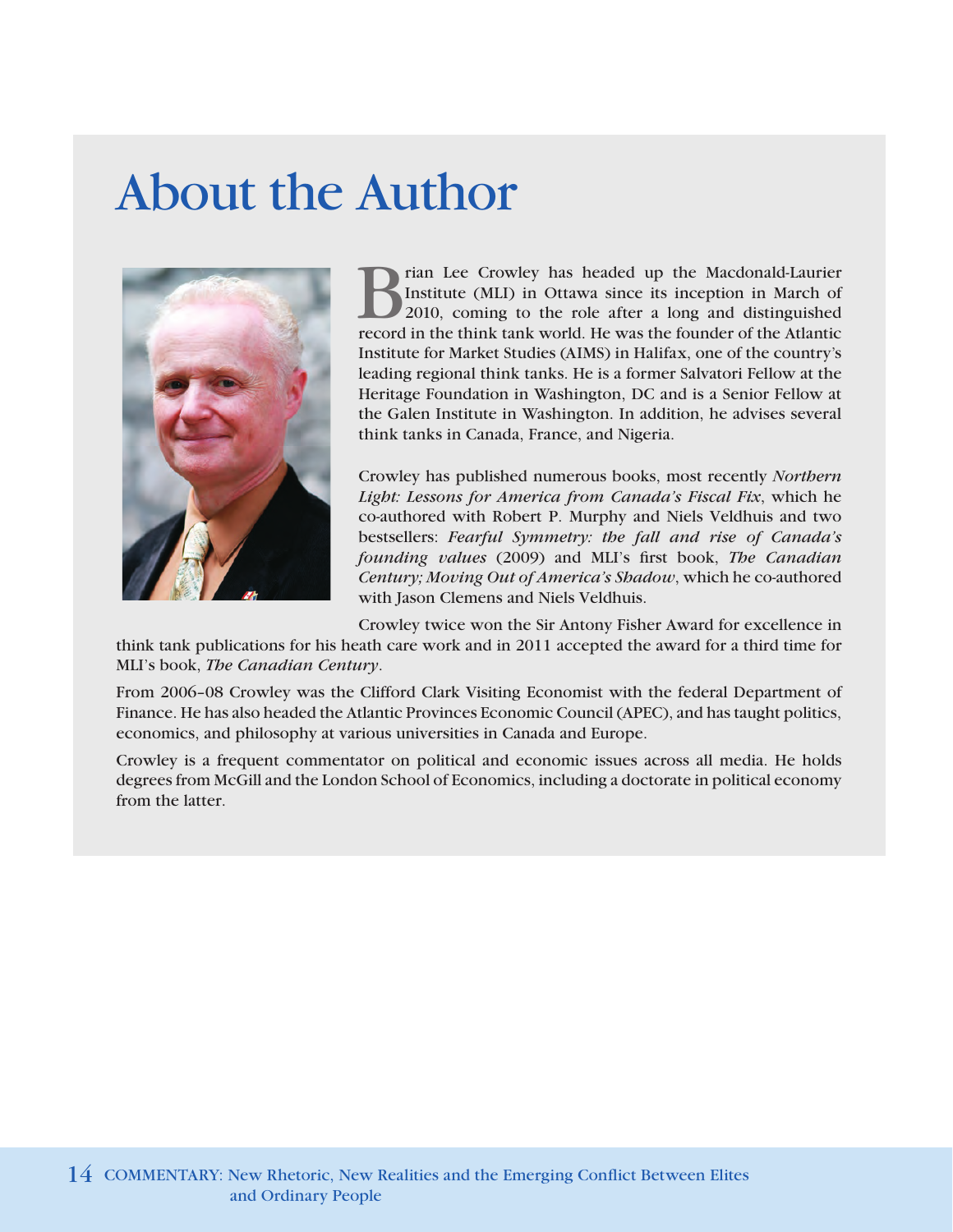## References

Angus Reid Institute. 2016. "'Three Amigos' Summit: Just one-in-four Canadians say NAFTA has been good for their country." Angus Reid, June 27. Available at angusreid.org/three-amigos-summit-nafta/.

Autor, David, David Dorn, and Gordon Hanson. 2017. "When Work Disappears: Manufacturing Declien and the Falling Marriage-Market Value of Men." *NBER Working Paper* No. 23173, February. Available at www.nber.org/ papers/w23173?utm\_campaign=ntw&utm\_medium=email&utm\_source=ntw.

Babad, Michael. 2016. "'Blue-collar blues': Why Canadian men are worse off this time." *Globe and Mail*, July 12. Available at www.theglobeandmail.com/report-on-business/top-business-stories/blue-collar-blues-whycanadian-men-are-worse-off-this-time/article30880523/.

Canadian Association of Oil Producers (CAPP). 2017. " Economic Contribution." CAPP. Available at www. canadasoilsands.ca/en/explore-topics/economic-contribution.

CBC News. 2016. "42% of Canadian jobs at high risk of being affected by automation, new study suggests." *CBC News*, June 15. Available at www.cbc.ca/news/business/automation-job-brookfield-1.3636253.

CIC News. 2016. "Gobernment of Canada Plans on Admitting Record Numbers of new Immigrants in 2016." *CIC News*, March 8. Available at www.cicnews.com/2016/03/government-canada-plans-admitting-record-numbersimmigrants-2016-037396.html.

Coyne, Andrew. 2017. "A crisis is coming: If this many cross the U.S. border in February, how many will come by June." *National Post*, February 21. Available at news.nationalpost.com/full-comment/a-crisis-is-coming-ifthis-many-cross-the-u-s-border-in-february-how-many-will-come-by-june.

Crowley, Brian Lee and Sean Speer. 2016. "A Home for Canada's Middle Class: A Plan for Housing Affordability and Opportunity in Canada." Macdonald-Laurier Institute, September. Available at www.macdonaldlaurier.ca/ files/pdf/MLISpeerHousingAffordability09-16-webreadyV5.pdf.

Delacourt, Susan. 2017. "The centre cannot hold: Canada faces a populist eruption." *iPolitics*, February 14. Available at https://ipolitics.ca/2017/02/14/the-centre-cannot-hold-canada-faces-a-populist-eruption-of-its-own/.

Department of Finance Canada. 2014. *Jobs Report: The State of the Canadian Labour Market*. Department of Finance Canada. Available at www.budget.gc.ca/2014/docs/jobs-emplois/pdf/jobs-emplois-eng.pdf.

Eberstadt, Nicholas. 2016. *Men Without Work: America's Invisible Crisis*. Templeton Press, 2016.

Edelman. 2017. "Trust in Canada: 2017 Edelman Trust Barometer." Available at www.edelman.com/trust2017/ trust-in-canada/.

Ferreras, Jesse. 2017. "Canadians less tolerant of uncontrolled immigration than Americans: poll." *Global News*, February 15. Available at globalnews.ca/news/3252888/canadians-immigration-americans/.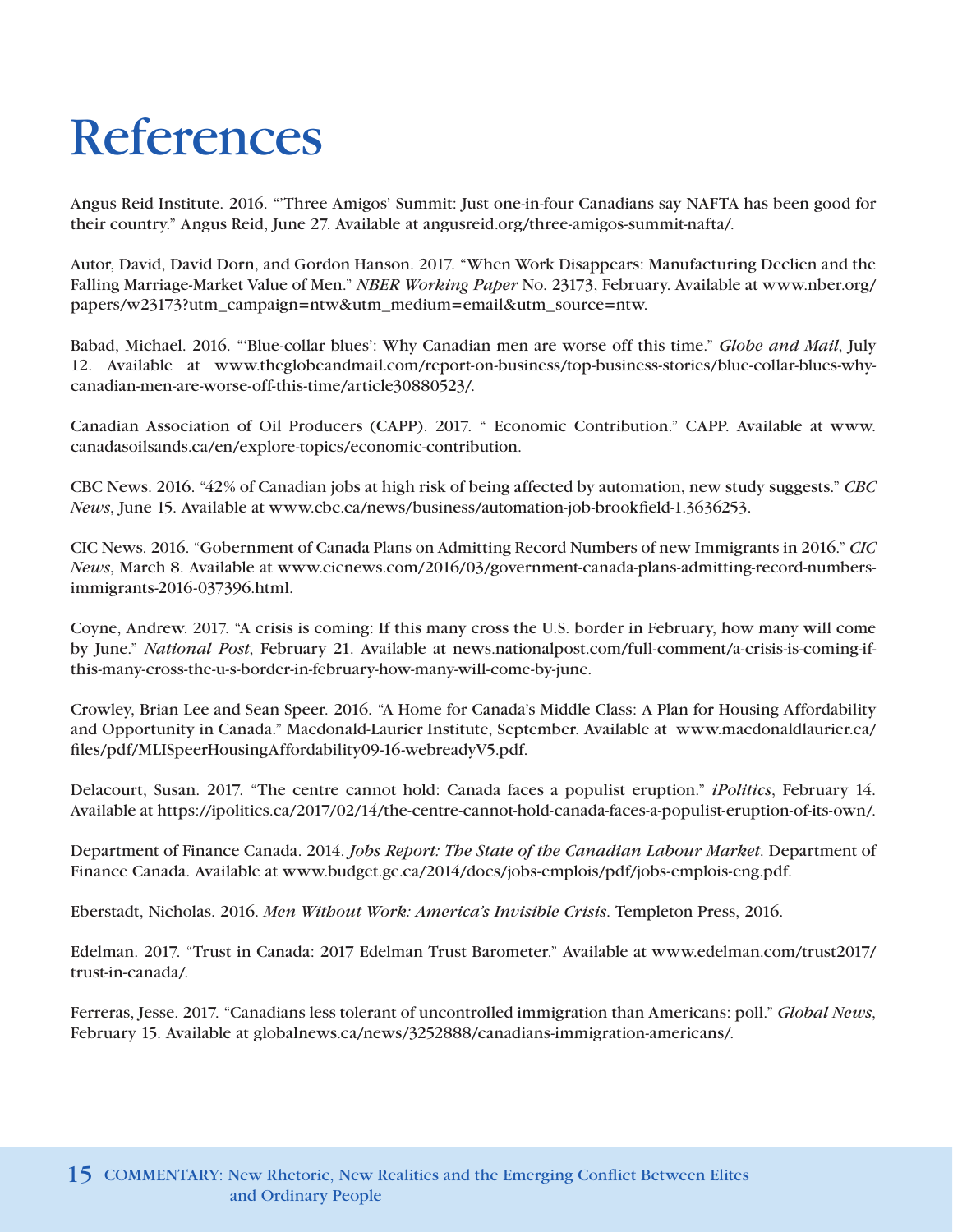Glowacki, Laura. 2017. "Manitoba NDP joins call to end controversial Canada-U.S. Safe Third Country Agreement." *CBC News*, February 10. Available at www.cbc.ca/news/canada/manitoba/safe-third-countryrefugee-pact-manitoba-ndp-1.3976469.

Greenstone, Michael and Adam Looney. 2012. "The Marriage Gap: The Impact of Economic and Technological Change on Marriage Rates." Brookings Institution, February 3. Available at https://www.brookings.edu/blog/ jobs/2012/02/03/the-marriage-gap-the-impact-of-economic-and-technological-change-on-marriage-rates/.

Hicks, Michael and Sriknant Devaraj. 2015. *The Myth and the Reality of Manufacturing in America*. Ball State Univeristy, June. Available at http://conexus.cberdata.org/files/MfgReality.pdf.

Hsieh, Chang-Tai and Enrico Moretti. 2015. "Why Do Cities Matter? Local Growth and Aggregate Growth." *Kreisman Working Papers Series in Housing Law and Policy*, May. Available at http://eml.berkeley. edu/~moretti/growth.pdf.

International Labour Organization (ILO) and Organisation for Economic Co-operation and Development (OECD). 2015. *The Labour Share in G20 Economies*. ILO and OECD. Available at https://www.oecd.org/g20/ topics/employment-and-social-policy/The-Labour-Share-in-G20-Economies.pdf.

McCarthy, Shawn. 2017. "Sizable minority says Canada is accepting too many refugees: poll." *Globe and Mail*, February 20. Available at www.theglobeandmail.com/news/politics/sizable-minority-says-canada-is-acceptingtoo-many-refugees-poll/article34087415/.

Pettus Ashley. 2013. "Immobile Labor." *Harvard Magazine*, January-February. Available at harvardmagazine. com/2013/01/immobile-labor.

Pianin, Eric. 2014. "New Evidence of How Unemployment Wrecks Families." *The Fiscal Times*, September 29. Available at www.thefiscaltimes.com/Articles/2014/09/29/New-Evidence-How-Unemployment-Wrecks-Families.

Speer, Sean. 2017. "Why Ottawa should worry over Canada's stagnant labour force participation rate." *Globe and Mail*, Feburary 2. Available at [www.macdonaldlaurier.ca/why-ottawa-should-worry-over-canadas](http://www.macdonaldlaurier.ca/why-ottawa-should-worry-over-canadas-stagnant-labour-force-participation-rate-sean-speer-in-the-globe/)[stagnant-labour-force-participation-rate-sean-speer-in-the-globe/](http://www.macdonaldlaurier.ca/why-ottawa-should-worry-over-canadas-stagnant-labour-force-participation-rate-sean-speer-in-the-globe/).

Speer, Sean. 2016. "Improving social mobility starts with the family." *Sun News*, December 5. Available at www.macdonaldlaurier.ca/improving-social-mobility-starts-with-the-family-sean-speer-in-sun-papers/.

Speer, Sean and Brian Lee Crowley. 2016. "A Home for Canada's Middle Class: A plan for housing affordability and opportunity in Canada." Macdonald-Laurier Institute, September 29. Available at www.macdonaldlaurier. ca/poor-government-policy-not-foreign-investors-exacerbating-canadas-house-price-crisis-mli-report-by-seanspeer-and-brian-lee-crowley/.

Star Editorial Board. 2017. "Canada faces a crisis of trust: Editorial." *The Star*, February 15. Available at https:// www.thestar.com/opinion/editorials/2017/02/15/canada-faces-a-crisis-of-trust-editorial.html.

Statistics Canada. 2017. "Labour force Survey, January 2017." Statistics Canada, February 10. Available at www. statcan.gc.ca/daily-quotidien/170210/dq170210a-eng.htm?HPA=1&indid=3587-2&indgeo=0.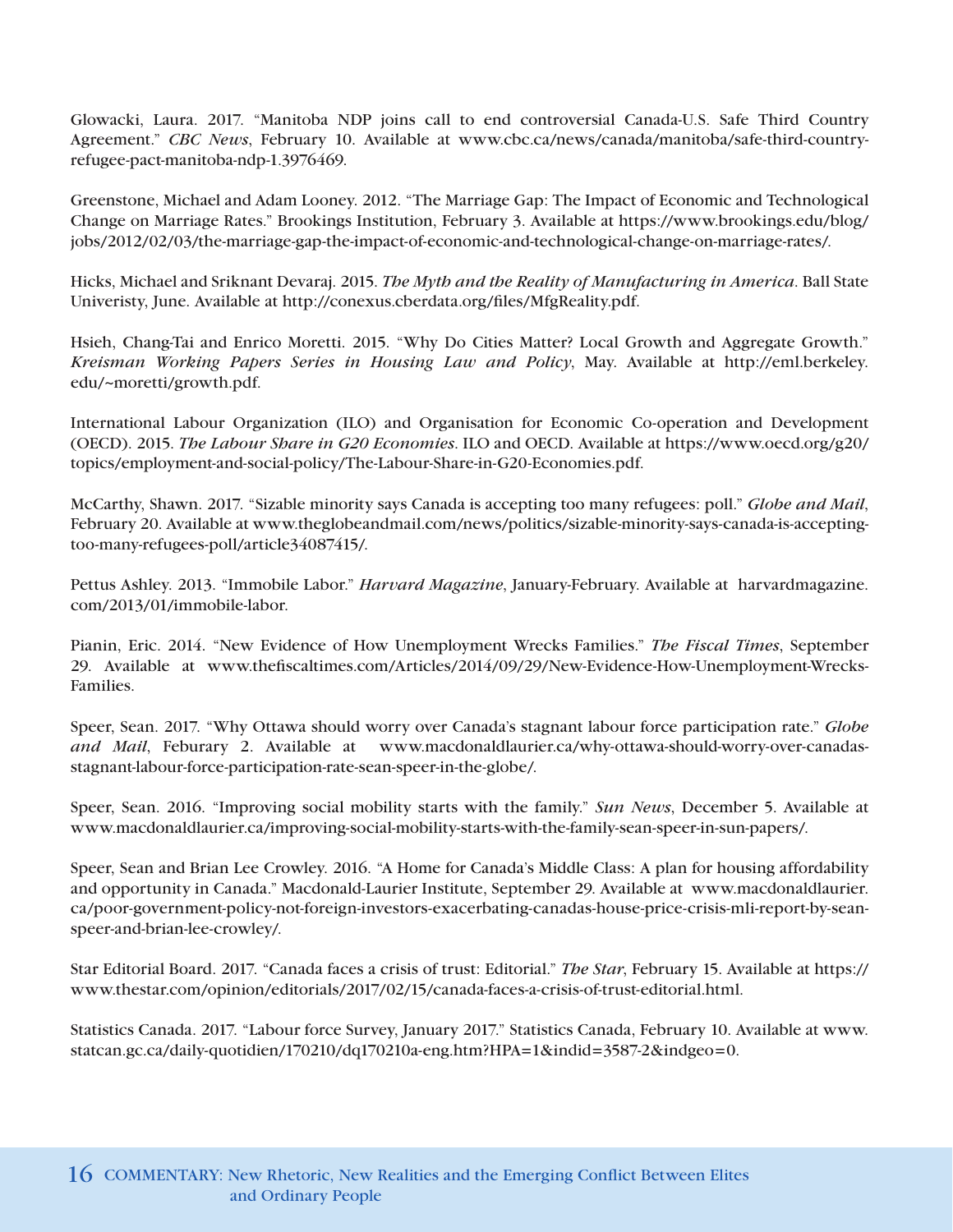TD Economics. 2015. "GTA Housing Boom Masks Growing Structural Challenges." Special Report, TD Economics, January 19. Available at www.td.com/document/PDF/economics/special/GTA\_Housing.pdf.

Timiraos, Nick. 2015. "Why White House Economists Worry about Land-Use Regulations." *Wall Street Journal*, November 20. Available at blogs.wsj.com/economics/2015/11/20/why-white-house-economistsworry-about-land-use-regulations/.

US Bureau of Labor Statistics. 2017a. "Databases, Tables & Calculators by Subject." US Department of Labor, February 24. Available at https://data.bls.gov/timeseries/LNS11300000.

US Bureau of Labor Statistics, 2017b. "Nonfarm Business Sector: Labor Share," February 24. Retrieved from FRED, Federal Reserve Bank of St. Louis. Available at https://fred.stlouisfed.org/series/PRS85006173.

US Bureau of Labor Statistics. 2017c. "Local Area Unemployment Statistics." US Department of Labor, September 20. Available at https://www.bls.gov/lau/rdscnp16.htm#data.

Younglai, Rachelle. 2016. "Alberta's blue-collar workers worst off in oil slump." *Globe and Mail*, January 17. Available at www.theglobeandmail.com/report-on-business/economy/jobs/albertas-lower-income-earnersblue-collar-workers-hit-hardest-by-oil-slump/article28233859/.

Woellert, Lorraine. 2016. "Obama takes on zoning laws in bid to build more housing, spur growth." *Politico*, September 26. Available at www.politico.com/story/2016/09/obama-takes-on-zoning-laws-in-bid-to-buildmore-housing-spur-growth-228650.

Zimonjic, Peter. 2017. "1 in 4 Canadians want Trump-style travel ban, poll suggests." *CBC News*, February 20. Available at www.cbc.ca/news/politics/syrian-refugees-poll-trump-1.3988716.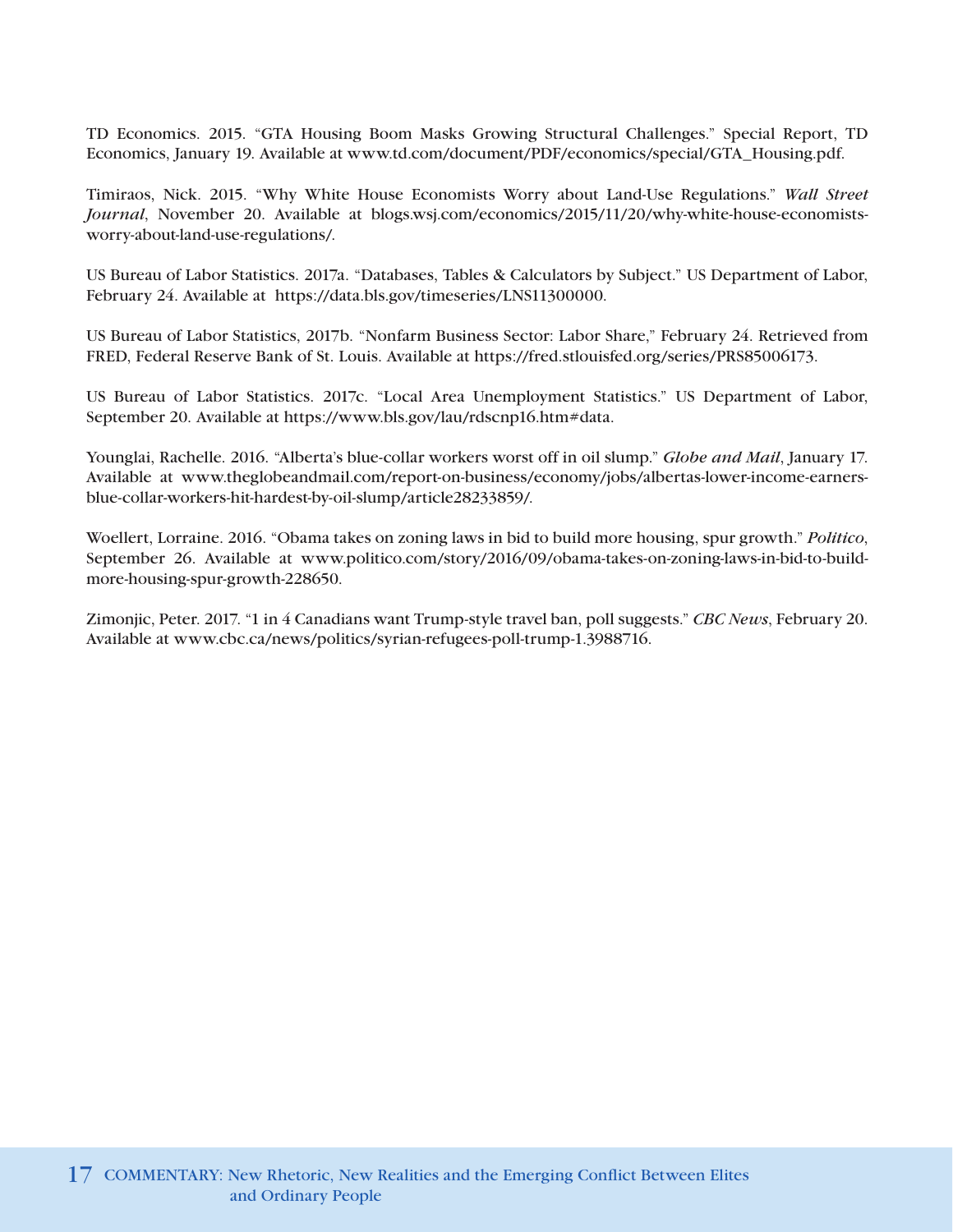

### MACDONALD-LAURIER INSTITUTE

#### **Critically Acclaimed, Award-Winning Institute**

**The Macdonald-Laurier Institute fills a gap in Canada's democratic infrastructure by focusing our work on the full range of issues that fall under Ottawa's jurisdiction.**

- The Macdonald-Laurier Institute fills a gap in Canada's democratic infrastructure by focusing our work on the full range of issues that fall under Ottawa's jurisdiction.
- One of the top three new think tanks in the world according to the University of Pennsylvania.
- Cited by five present and former Canadian Prime Ministers, as well as by David Cameron, the British Prime Minister.
- First book, *The Canadian Century: Moving out of America's Shadow*, won the Sir Antony Fisher International Memorial Award in 2011.
- *Hill Times* says Brian Lee Crowley is one of the 100 most influential people in Ottawa.
- The *Wall Street Journal*, the *Economist*, the *Globe and Mail*, the *National Post* and many other leading national and international publications have quoted the Institute's work.



"The study by Brian Lee Crowley and Ken Coates is a 'home run'. The analysis by Douglas Bland will make many uncomfortable but it is a wake up call that must be read." FORMER CANADIAN PRIME MINISTER PAUL MARTIN ON MLI'S PROJECT ON ABORIGINAL PEOPLE AND THE NATURAL RESOURCE ECONOMY.

### **Ideas Change the World**

Independent and non-partisan, the Macdonald-Laurier Institute is increasingly recognized as the thought leader on national issues in Canada, prodding governments, opinion leaders and the general public to accept nothing but the very best public policy solutions for the challenges Canada faces.

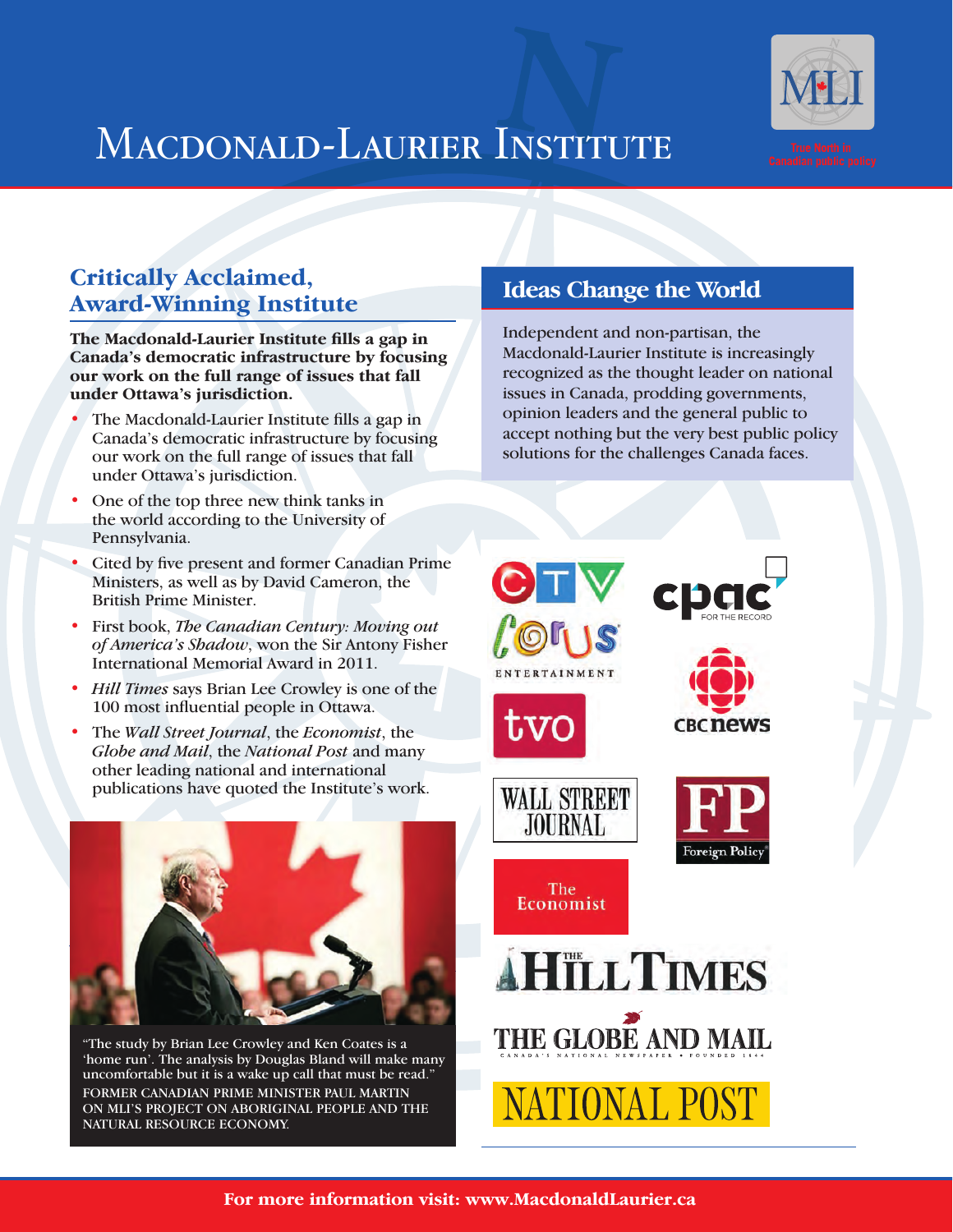### About the Macdonald-Laurier Institute

#### **What Do We Do?**

**When you change how people think, you change what they want and how they act.** That is why thought leadership is essential in every field. At MLI, we strip away the complexity that makes policy issues unintelligible and present them in a way that leads to action, to better quality policy decisions, to more effective government, and to a more focused pursuit of the national interest of all Canadians. MLI is the only non-partisan, independent national public policy think tank based in Ottawa that focuses on the full range of issues that fall under the jurisdiction of the federal government.

### **What Is in a Name?**

**The Macdonald-Laurier Institute exists not merely to burnish the splendid legacy of two towering figures in Canadian history – Sir John A. Macdonald and Sir Wilfrid Laurier – but to renew that legacy.** A Tory and a Grit, an English speaker and a French speaker – these two men represent the very best of Canada's fine political tradition. As prime minister, each championed the values that led to Canada assuming her place as one of the world's leading democracies. We will continue to vigorously uphold these values, the cornerstones of our nation.





### **Working for a Better Canada**

**Good policy doesn't just happen; it requires good ideas, hard work, and being in the right place at the right time.** In other words, it requires MLI. We pride ourselves on independence, and accept no funding from the government for our research. If you value our work and if you believe in the possibility of a better Canada, consider making a tax-deductible donation. The Macdonald-Laurier Institute is a registered charity.

#### **Our Issues**

**The Institute undertakes an impressive programme of thought leadership on public policy. Some of the issues we have tackled recently include:**

- Aboriginal people and the management of our natural resources;
- Getting the most out of our petroleum resources;
- Ensuring students have the skills employers need;
- Controlling government debt at all levels;
- The vulnerability of Canada's critical infrastructure;
- Ottawa's regulation of foreign investment; and
- How to fix Canadian health care.